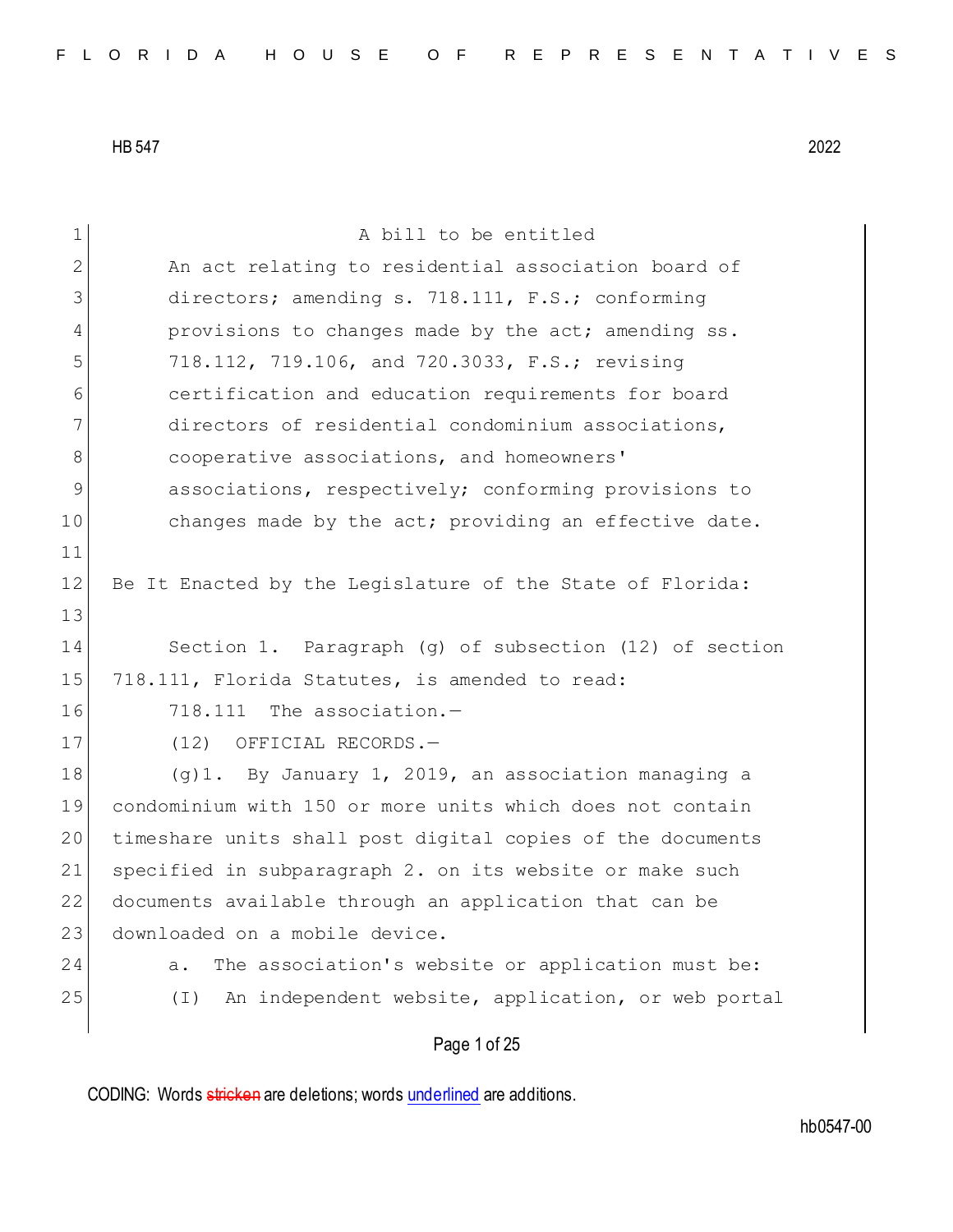26 wholly owned and operated by the association; or

27 (II) A website, application, or web portal operated by a 28 | third-party provider with whom the association owns, leases, 29 rents, or otherwise obtains the right to operate a web page, 30 subpage, web portal, collection of subpages or web portals, or 31 an application which is dedicated to the association's 32 activities and on which required notices, records, and documents 33 may be posted or made available by the association.

 b. The association's website or application must be accessible through the Internet and must contain a subpage, web portal, or other protected electronic location that is inaccessible to the general public and accessible only to unit 38 owners and employees of the association.

39 c. Upon a unit owner's written request, the association 40 must provide the unit owner with a username and password and 41 access to the protected sections of the association's website or 42 application which contain any notices, records, or documents 43 that must be electronically provided.

44 2. A current copy of the following documents must be 45 posted in digital format on the association's website or 46 application:

47 a. The recorded declaration of condominium of each 48 condominium operated by the association and each amendment to 49 each declaration.

50 b. The recorded bylaws of the association and each

#### Page 2 of 25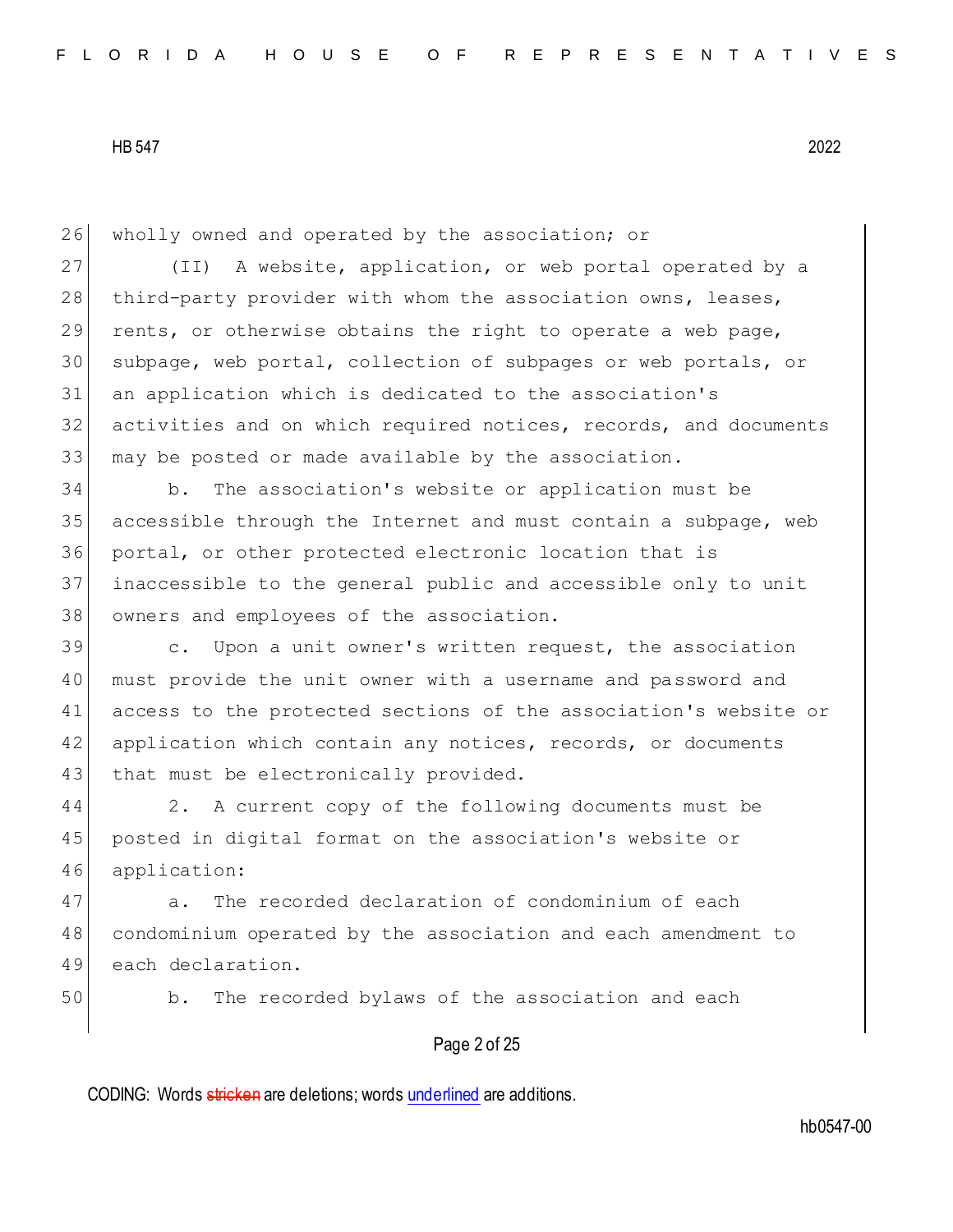51 amendment to the bylaws.

52 c. The articles of incorporation of the association, or 53 other documents creating the association, and each amendment to 54 the articles of incorporation or other documents. The copy 55 posted pursuant to this sub-subparagraph must be a copy of the 56 articles of incorporation filed with the Department of State.

57 d. The rules of the association.

58 e. A list of all executory contracts or documents to which 59 the association is a party or under which the association or the 60 unit owners have an obligation or responsibility and, after 61 bidding for the related materials, equipment, or services has 62 closed, a list of bids received by the association within the 63 past year. Summaries of bids for materials, equipment, or 64 services which exceed \$500 must be maintained on the website or 65 application for 1 year. In lieu of summaries, complete copies of 66 the bids may be posted.

67  $f.$  The annual budget required by s. 718.112(2)(f) and any 68 proposed budget to be considered at the annual meeting.

69 g. The financial report required by subsection (13) and 70 any monthly income or expense statement to be considered at a 71 meeting.

72 h. The affidavit and educational certificate certification 73 of each director required by s.  $718.112(2)(d)4.b$ .

74 i. All contracts or transactions between the association 75 and any director, officer, corporation, firm, or association

#### Page 3 of 25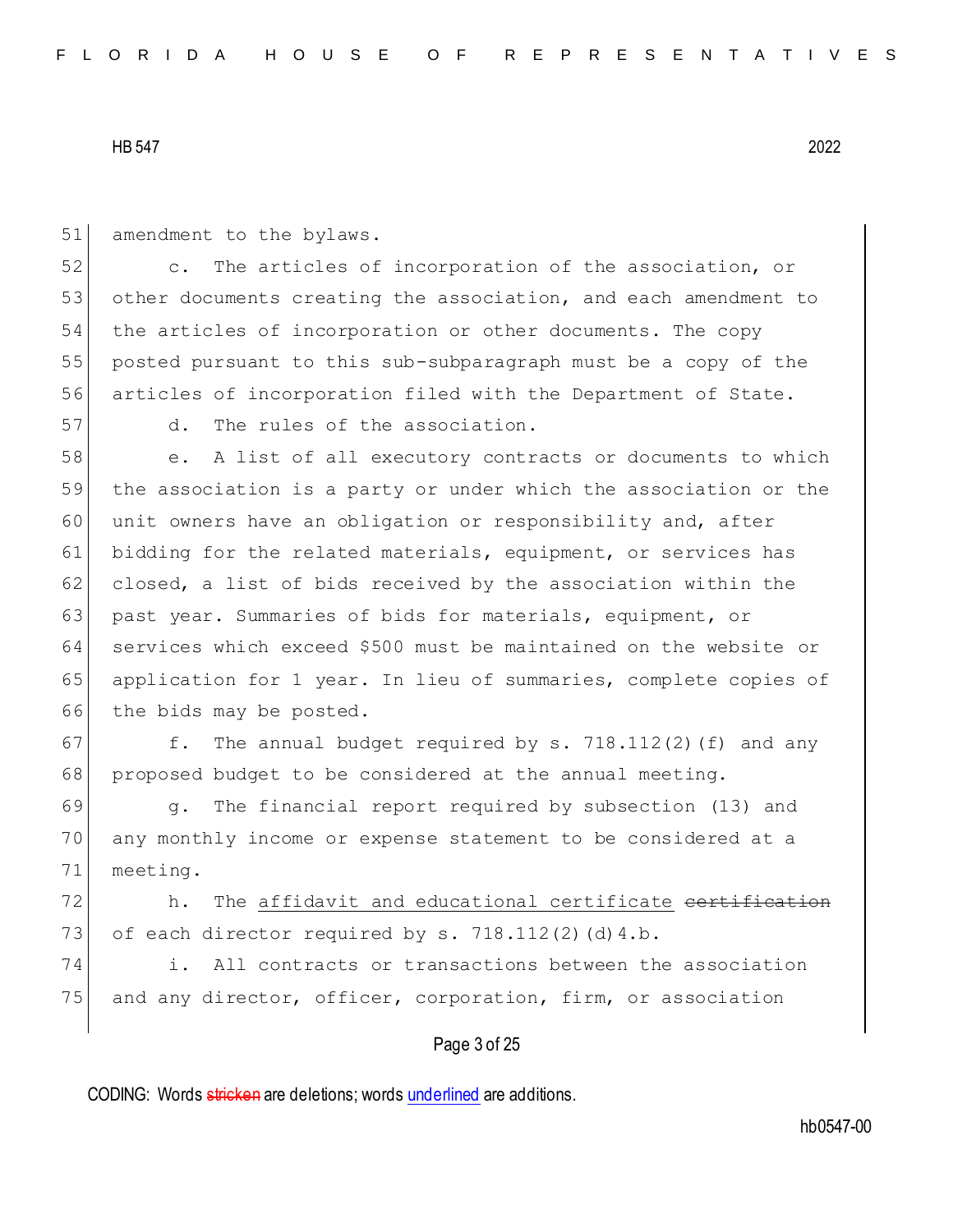76 that is not an affiliated condominium association or any other 77 entity in which an association director is also a director or 78 officer and financially interested.

79 i. Any contract or document regarding a conflict of 80 interest or possible conflict of interest as provided in ss.  $81$  468.436(2)(b)6. and 718.3027(3).

82 k. The notice of any unit owner meeting and the agenda for 83 the meeting, as required by s. 718.112(2)(d)3., no later than 14 84 days before the meeting. The notice must be posted in plain view 85 on the front page of the website or application, or on a 86 separate subpage of the website or application labeled "Notices" 87 which is conspicuously visible and linked from the front page. 88 The association must also post on its website or application any 89 document to be considered and voted on by the owners during the 90 | meeting or any document listed on the agenda at least 7 days 91 before the meeting at which the document or the information 92 within the document will be considered.

93 1. Notice of any board meeting, the agenda, and any other 94 document required for the meeting as required by s. 95 718.112(2)(c), which must be posted no later than the date 96 required for notice under  $s. 718.112(2)(c)$ .

97 3. The association shall ensure that the information and 98 records described in paragraph  $(c)$ , which are not allowed to be 99 accessible to unit owners, are not posted on the association's 100 website or application. If protected information or information

#### Page 4 of 25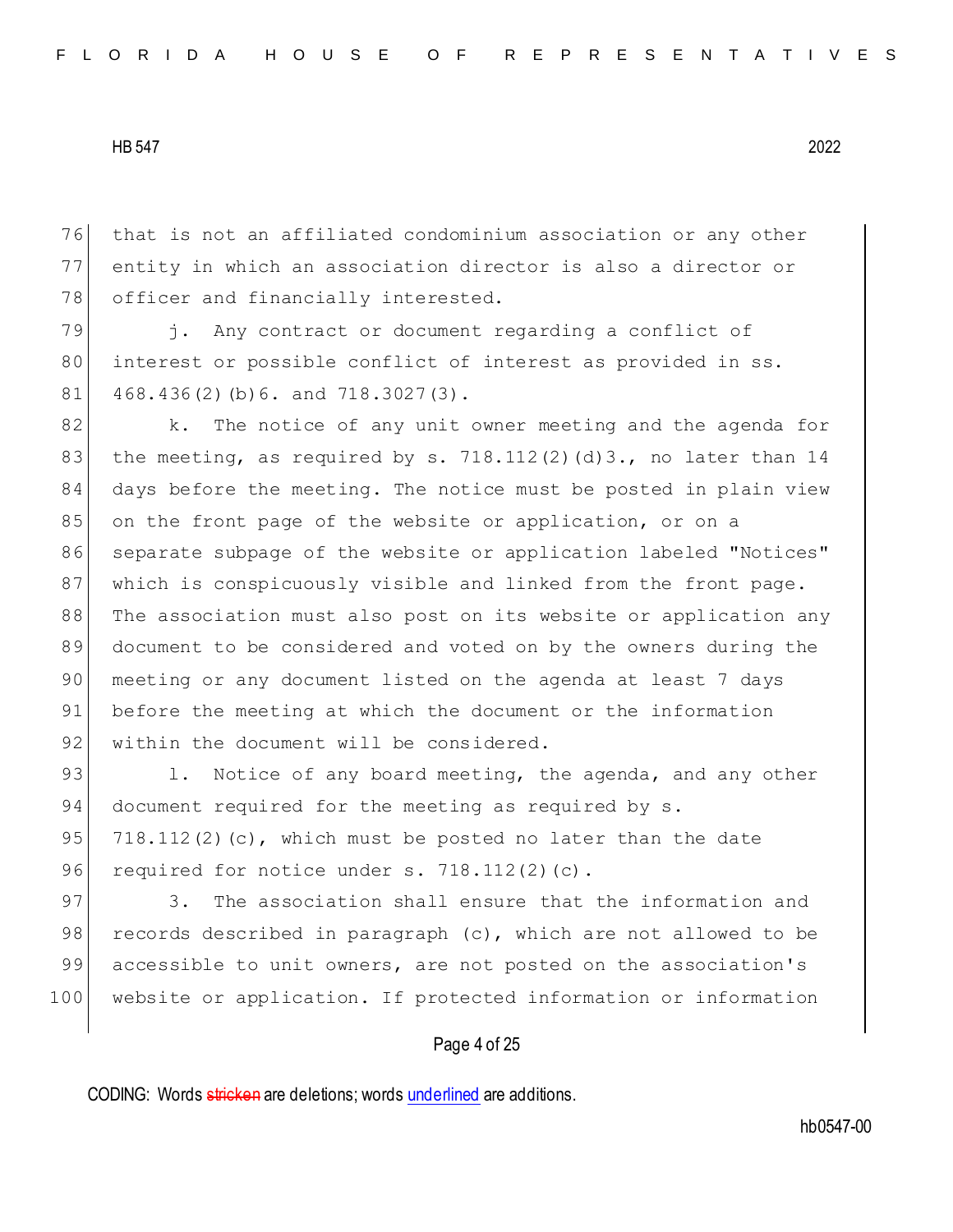restricted from being accessible to unit owners is included in documents that are required to be posted on the association's 103 website or application, the association shall ensure the information is redacted before posting the documents. Notwithstanding the foregoing, the association or its agent is not liable for disclosing information that is protected or restricted under this paragraph unless such disclosure was made with a knowing or intentional disregard of the protected or restricted nature of such information.

 4. The failure of the association to post information required under subparagraph 2. is not in and of itself 112 sufficient to invalidate any action or decision of the 113 association's board or its committees.

 Section 2. Paragraph (d) of subsection (2) of section 718.112, Florida Statutes, is amended to read:

116 718.112 Bylaws.-

 (2) REQUIRED PROVISIONS.—The bylaws shall provide for the following and, if they do not do so, shall be deemed to include 119 the following:

(d) *Unit owner meetings.*—

121 1. An annual meeting of the unit owners must be held at the location provided in the association bylaws and, if the bylaws are silent as to the location, the meeting must be held within 45 miles of the condominium property. However, such distance requirement does not apply to an association governing

## Page 5 of 25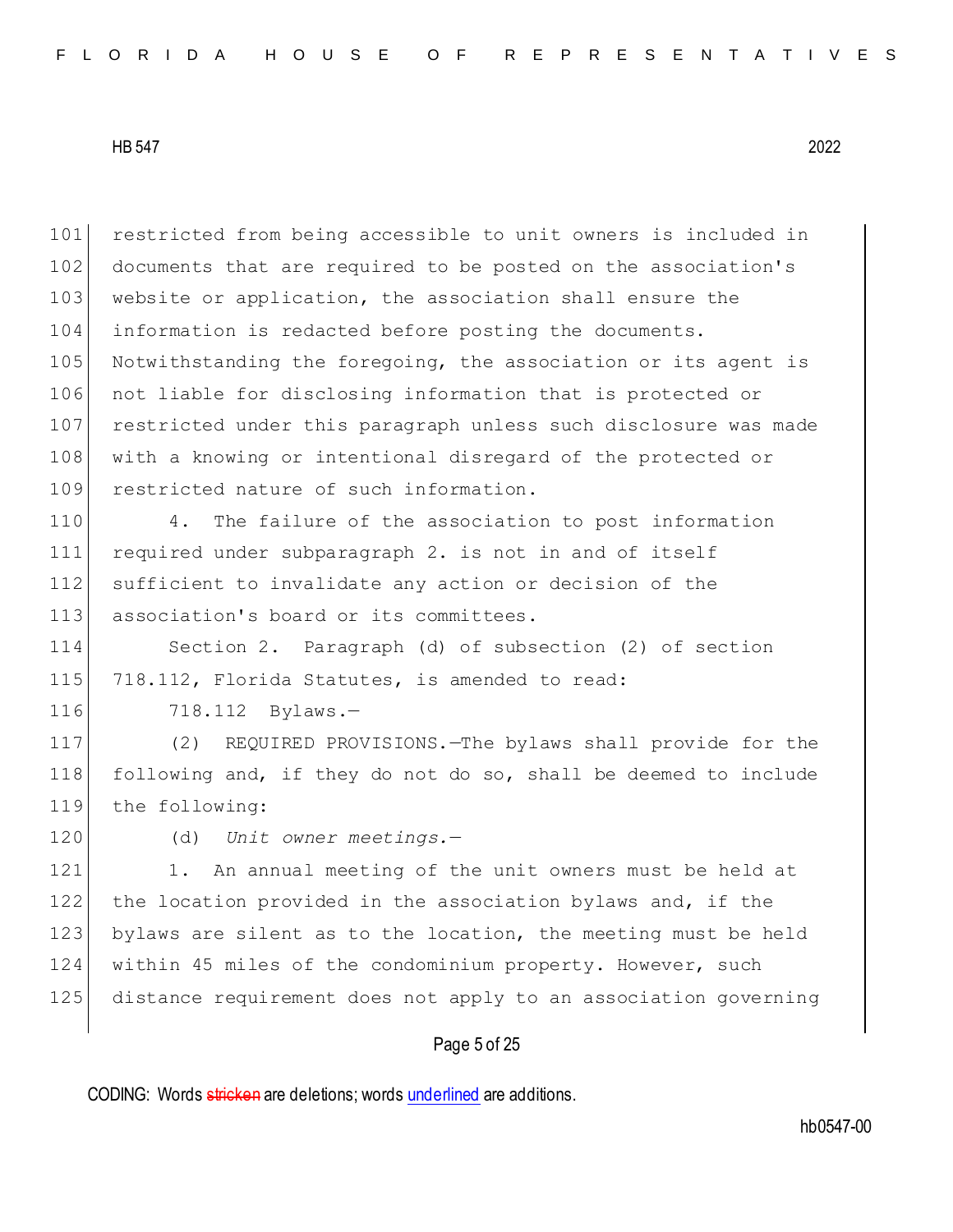126 a timeshare condominium.

127 2. Unless the bylaws provide otherwise, a vacancy on the 128 board caused by the expiration of a director's term must be filled by electing a new board member, and the election must be by secret ballot. An election is not required if the number of vacancies equals or exceeds the number of candidates. For 132 purposes of this paragraph, the term "candidate" means an eligible person who has timely submitted the written notice, as described in sub-subparagraph 4.a., of his or her intention to become a candidate. Except in a timeshare or nonresidential condominium, or if the staggered term of a board member does not expire until a later annual meeting, or if all members' terms 138 would otherwise expire but there are no candidates, the terms of all board members expire at the annual meeting, and such members 140 may stand for reelection unless prohibited by the bylaws. Board members may serve terms longer than 1 year if permitted by the bylaws or articles of incorporation. A board member may not 143 serve more than 8 consecutive years unless approved by an affirmative vote of unit owners representing two-thirds of all 145 votes cast in the election or unless there are not enough eligible candidates to fill the vacancies on the board at the time of the vacancy. Only board service that occurs on or after 148 July 1, 2018, may be used when calculating a board member's term limit. If the number of board members whose terms expire at the annual meeting equals or exceeds the number of candidates, the

# Page 6 of 25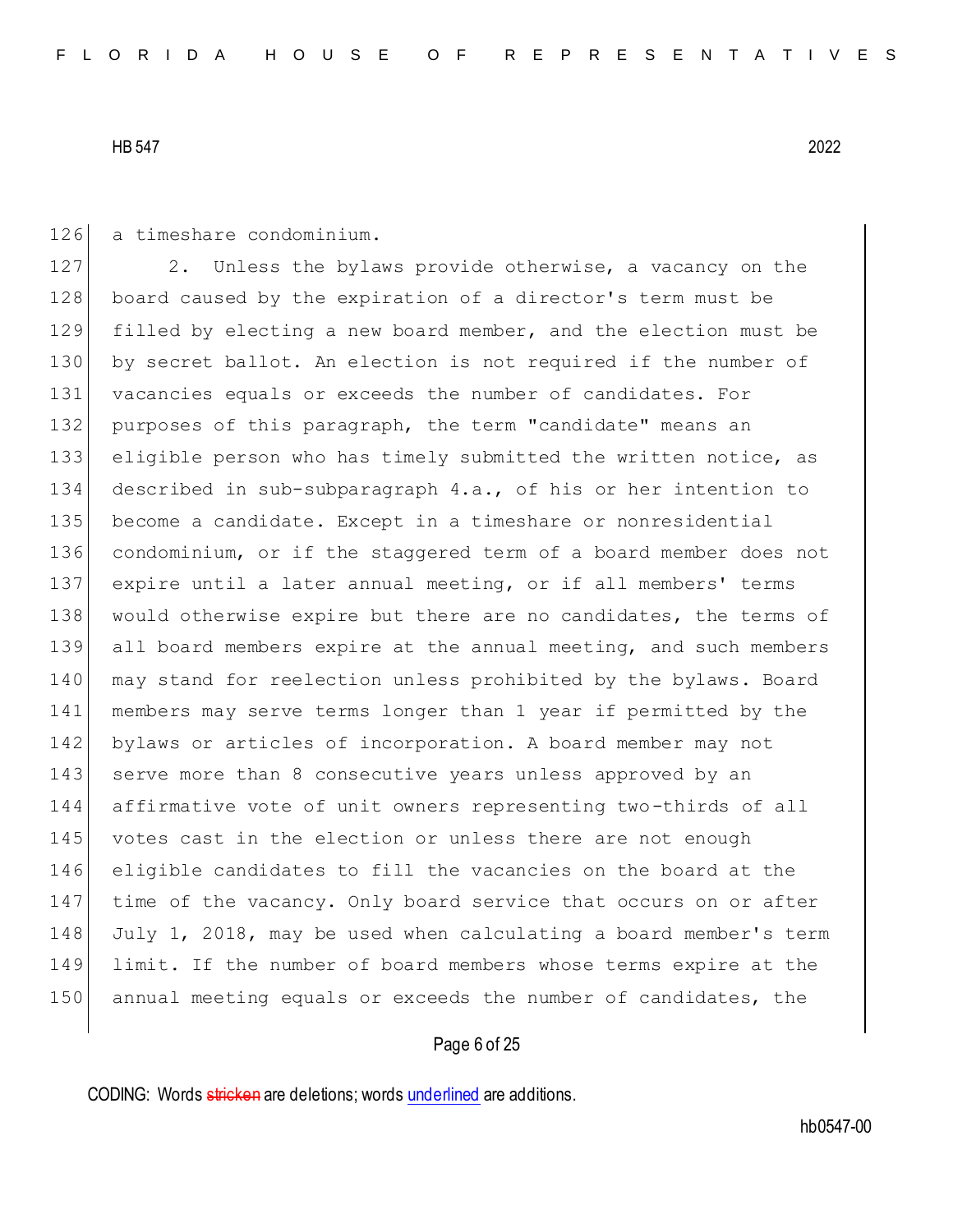candidates become members of the board effective upon the adjournment of the annual meeting. Unless the bylaws provide otherwise, any remaining vacancies shall be filled by the affirmative vote of the majority of the directors making up the 155 newly constituted board even if the directors constitute less than a quorum or there is only one director. In a residential condominium association of more than 10 units or in a residential condominium association that does not include timeshare units or timeshare interests, co-owners of a unit may 160 not serve as members of the board of directors at the same time 161 unless they own more than one unit or unless there are not 162 enough eligible candidates to fill the vacancies on the board at 163 the time of the vacancy. A unit owner in a residential condominium desiring to be a candidate for board membership must comply with sub-subparagraph 4.a. and must be eligible to be a candidate to serve on the board of directors at the time of the deadline for submitting a notice of intent to run in order to 168 have his or her name listed as a proper candidate on the ballot or to serve on the board. A person who has been suspended or 170 removed by the division under this chapter, or who is delinquent in the payment of any assessment due to the association, is not eligible to be a candidate for board membership and may not be 173 listed on the ballot. For purposes of this paragraph, a person is delinquent if a payment is not made by the due date as specifically identified in the declaration of condominium,

## Page 7 of 25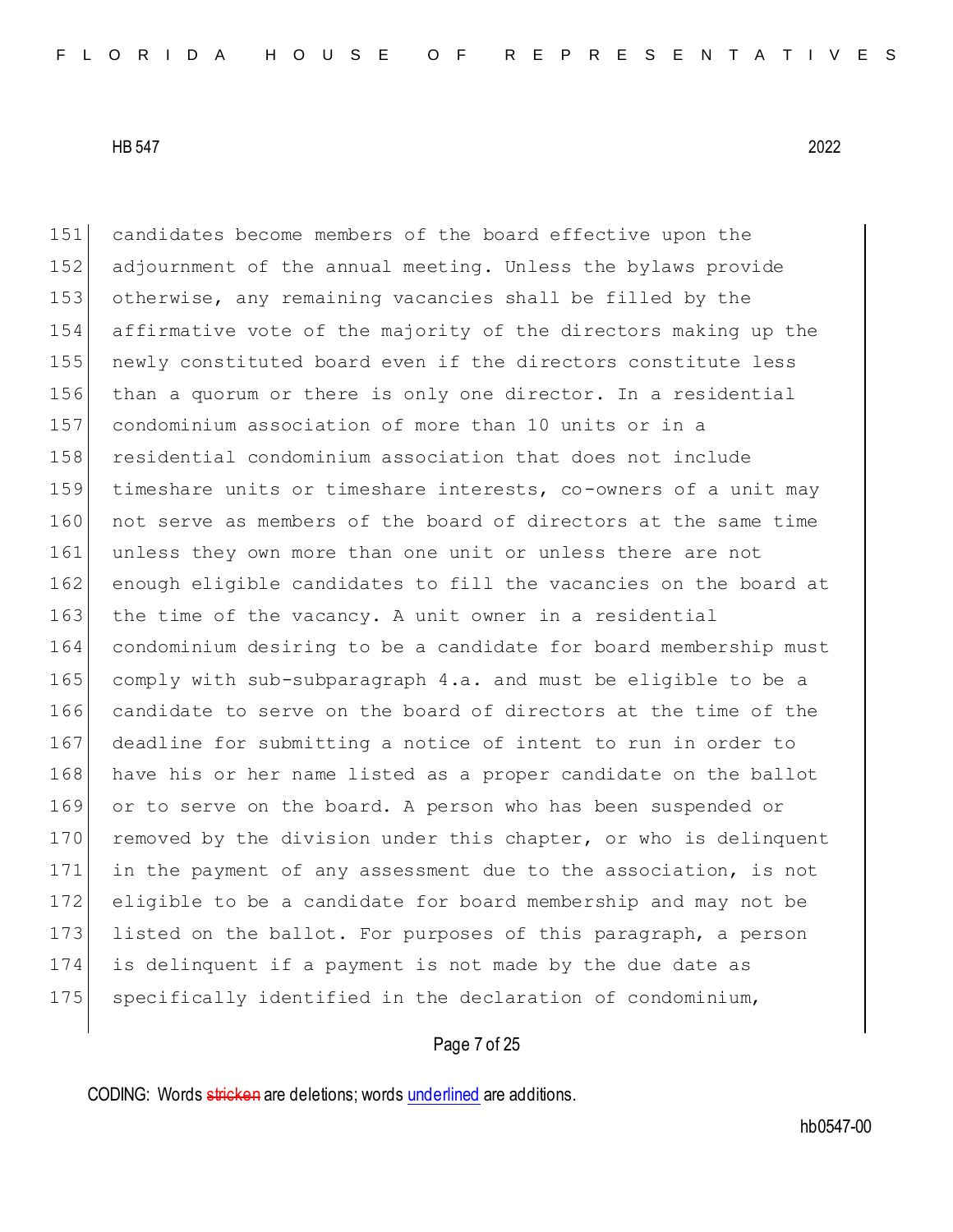176 bylaws, or articles of incorporation. If a due date is not 177 specifically identified in the declaration of condominium, 178 bylaws, or articles of incorporation, the due date is the first 179 day of the assessment period. A person who has been convicted of 180 any felony in this state or in a United States District or 181 Territorial Court, or who has been convicted of any offense in 182 another jurisdiction which would be considered a felony if 183 committed in this state, is not eligible for board membership 184 unless such felon's civil rights have been restored for at least 185 5 years as of the date such person seeks election to the board. 186 The validity of an action by the board is not affected if it is 187 later determined that a board member is ineligible for board 188 membership due to having been convicted of a felony. This 189 subparagraph does not limit the term of a member of the board of 190 a nonresidential or timeshare condominium.

191 3. The bylaws must provide the method of calling meetings 192 of unit owners, including annual meetings. Written notice of an 193 annual meeting must include an agenda; be mailed, hand 194 delivered, or electronically transmitted to each unit owner at 195 least 14 days before the annual meeting; and be posted in a 196 conspicuous place on the condominium property or association 197 property at least 14 continuous days before the annual meeting. 198 Written notice of a meeting other than an annual meeting must 199 include an agenda; be mailed, hand delivered, or electronically 200 transmitted to each unit owner; and be posted in a conspicuous

### Page 8 of 25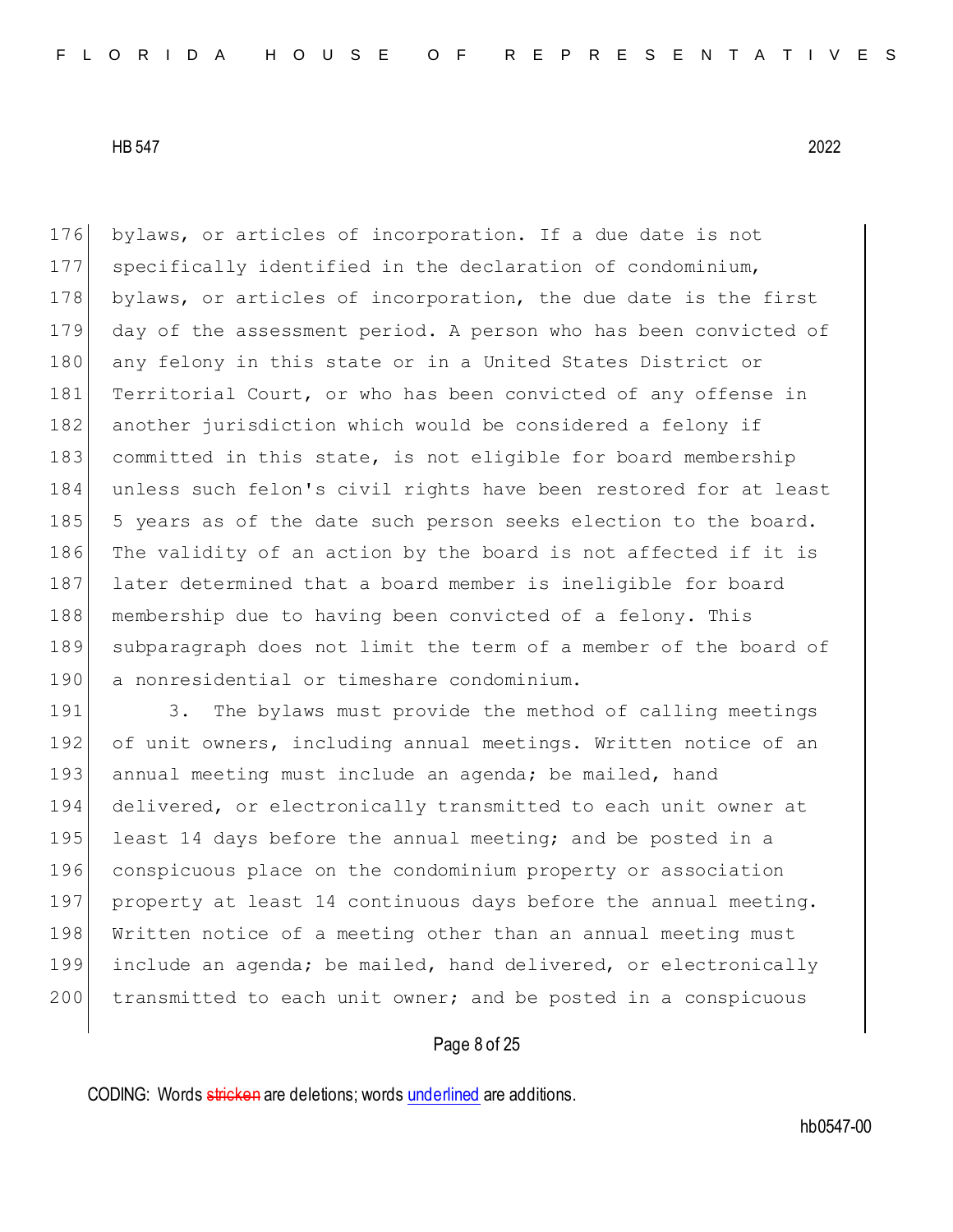201 place on the condominium property or association property within 202 the timeframe specified in the bylaws. If the bylaws do not 203 specify a timeframe for written notice of a meeting other than an annual meeting, notice must be provided at least 14 continuous days before the meeting. Upon notice to the unit 206 owners, the board shall, by duly adopted rule, designate a specific location on the condominium property or association 208 property where all notices of unit owner meetings must be posted. This requirement does not apply if there is no condominium property for posting notices. In lieu of, or in addition to, the physical posting of meeting notices, the association may, by reasonable rule, adopt a procedure for 213 conspicuously posting and repeatedly broadcasting the notice and the agenda on a closed-circuit cable television system serving the condominium association. However, if broadcast notice is used in lieu of a notice posted physically on the condominium property, the notice and agenda must be broadcast at least four 218 times every broadcast hour of each day that a posted notice is otherwise required under this section. If broadcast notice is 220 provided, the notice and agenda must be broadcast in a manner and for a sufficient continuous length of time so as to allow an average reader to observe the notice and read and comprehend the entire content of the notice and the agenda. In addition to any of the authorized means of providing notice of a meeting of the 225 board, the association may, by rule, adopt a procedure for

### Page 9 of 25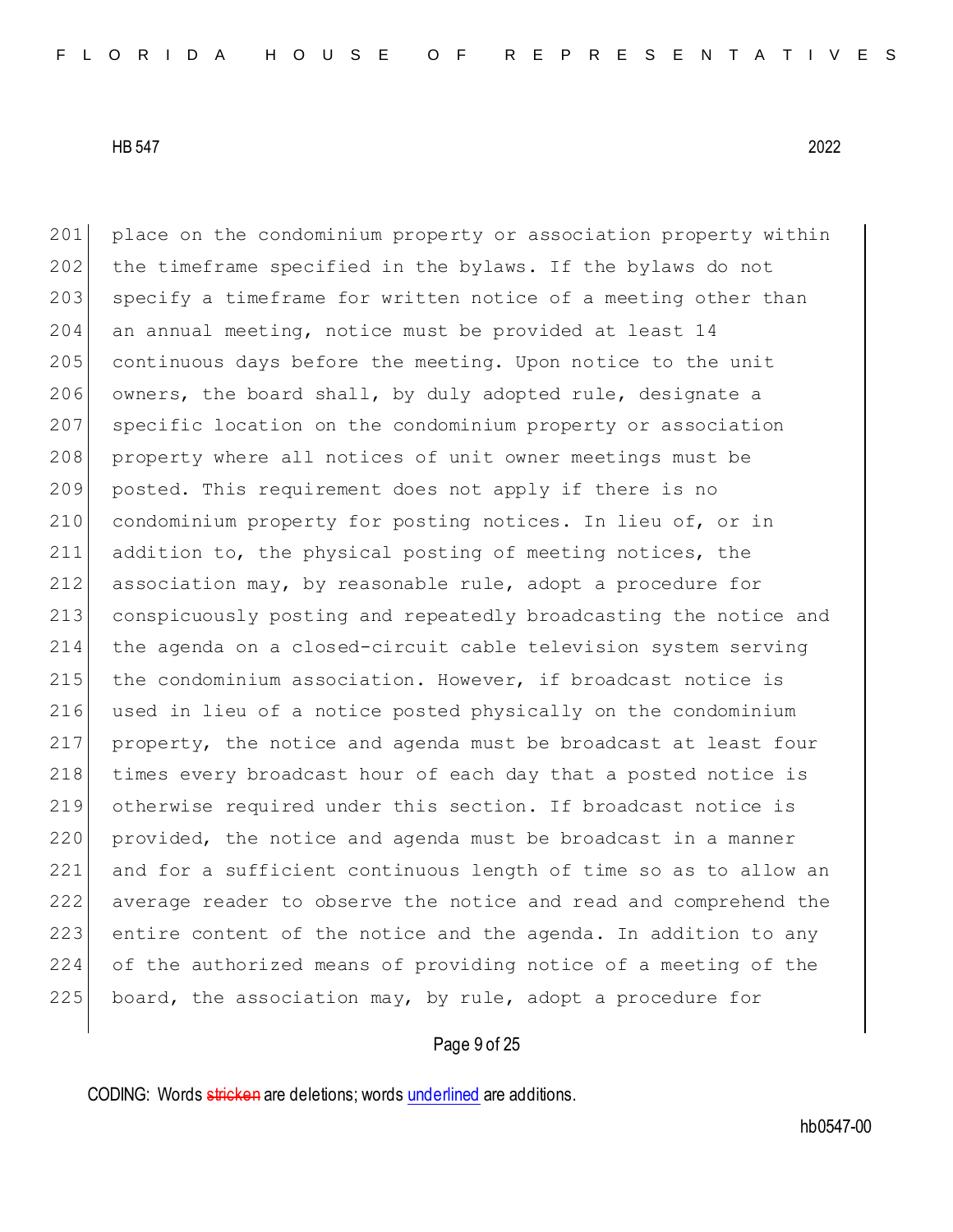226 conspicuously posting the meeting notice and the agenda on a 227 website serving the condominium association for at least the 228 | minimum period of time for which a notice of a meeting is also 229 required to be physically posted on the condominium property. 230 Any rule adopted shall, in addition to other matters, include a 231 requirement that the association send an electronic notice in 232 the same manner as a notice for a meeting of the members, which 233 must include a hyperlink to the website where the notice is 234 posted, to unit owners whose e-mail addresses are included in 235 the association's official records. Unless a unit owner waives 236 in writing the right to receive notice of the annual meeting, 237 such notice must be hand delivered, mailed, or electronically 238 transmitted to each unit owner. Notice for meetings and notice 239 for all other purposes must be mailed to each unit owner at the 240 address last furnished to the association by the unit owner, or 241 hand delivered to each unit owner. However, if a unit is owned 242 by more than one person, the association must provide notice to 243 the address that the developer identifies for that purpose and 244 thereafter as one or more of the owners of the unit advise the 245 association in writing, or if no address is given or the owners 246 of the unit do not agree, to the address provided on the deed of 247 record. An officer of the association, or the manager or other 248 person providing notice of the association meeting, must provide 249 an affidavit or United States Postal Service certificate of 250 mailing, to be included in the official records of the

## Page 10 of 25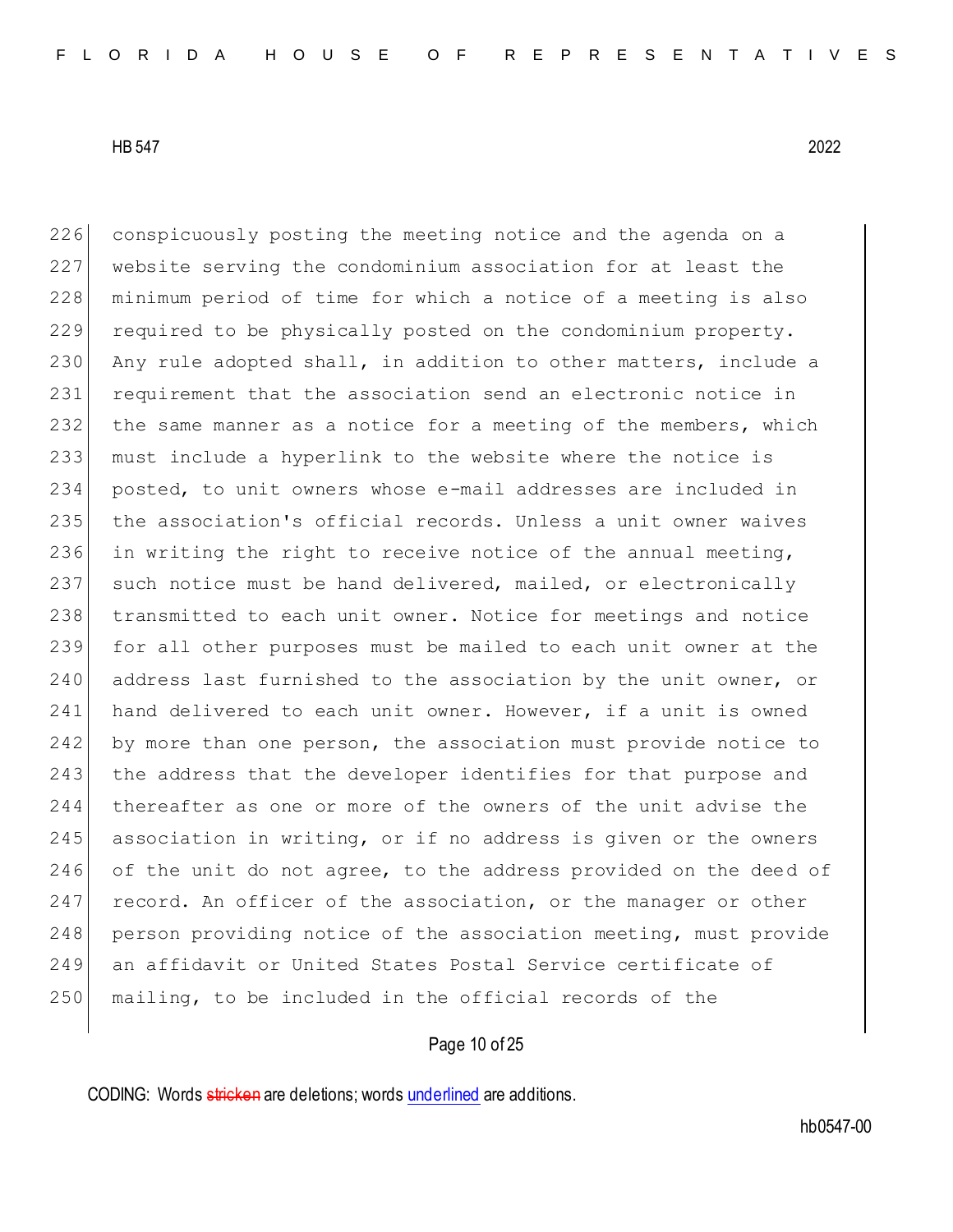251 association affirming that the notice was mailed or hand 252 delivered in accordance with this provision.

 4. The members of the board of a residential condominium shall be elected by written ballot or voting machine. Proxies may not be used in electing the board in general elections or elections to fill vacancies caused by recall, resignation, or otherwise, unless otherwise provided in this chapter. This 258 subparagraph does not apply to an association governing a 259 timeshare condominium.

260 a. At least 60 days before a scheduled election, the 261 association shall mail, deliver, or electronically transmit, by 262 separate association mailing or included in another association 263 mailing, delivery, or transmission, including regularly 264 published newsletters, to each unit owner entitled to a vote, a 265 first notice of the date of the election. A unit owner or other 266 eligible person desiring to be a candidate for the board must 267 give written notice of his or her intent to be a candidate to 268 the association at least 40 days before a scheduled election. 269 Together with the written notice and agenda as set forth in 270 subparagraph 3., the association shall mail, deliver, or 271 electronically transmit a second notice of the election to all 272 unit owners entitled to vote, together with a ballot that lists 273 all candidates not less than 14 days or more than 34 days before  $274$  the date of the election. Upon request of a candidate, an 275 information sheet, no larger than  $8 \frac{1}{2}$  inches by 11 inches,

## Page 11 of 25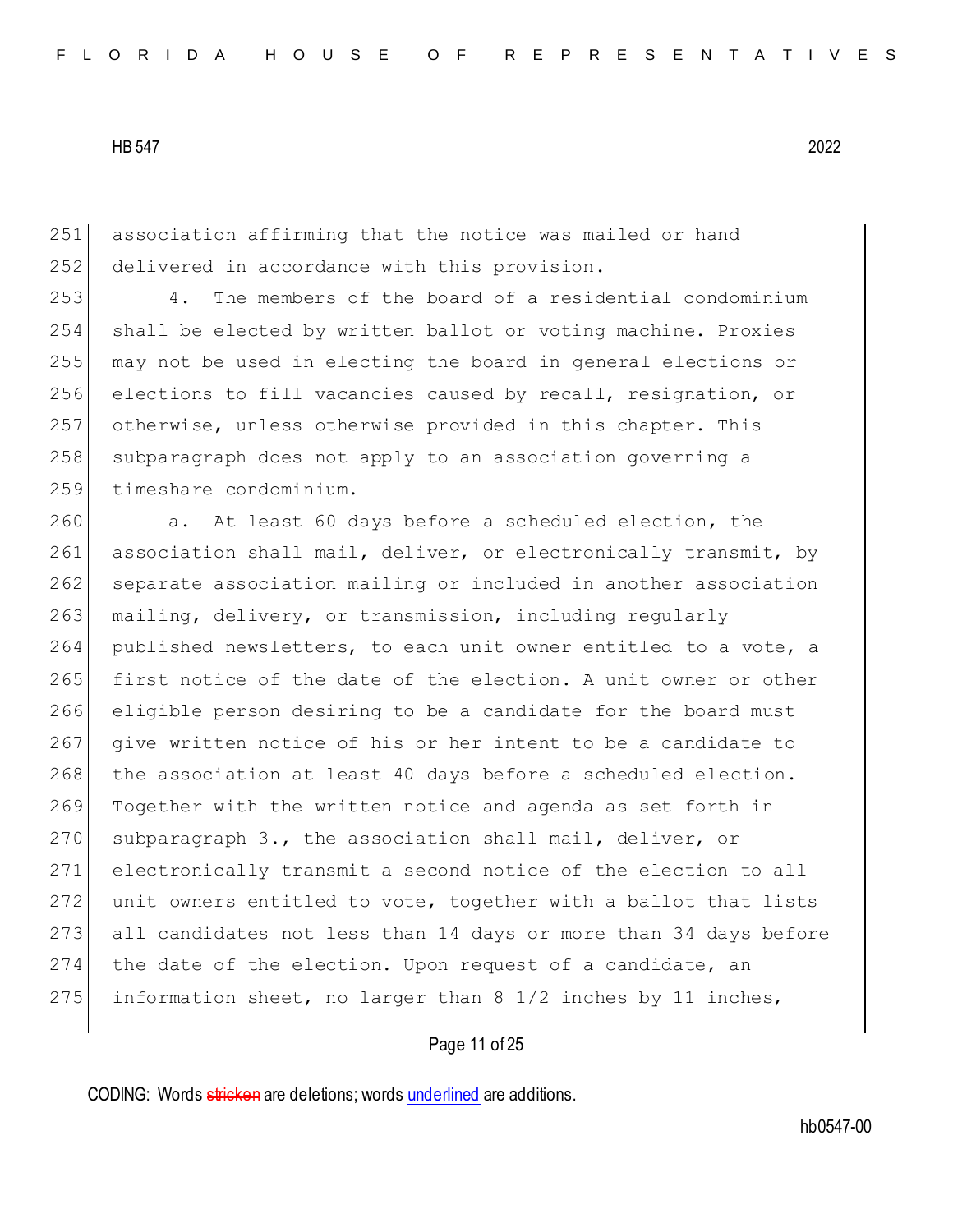276 which must be furnished by the candidate at least 35 days before 277 the election, must be included with the mailing, delivery, or 278 transmission of the ballot, with the costs of mailing, delivery, 279 or electronic transmission and copying to be borne by the 280 association. The association is not liable for the contents of 281 the information sheets prepared by the candidates. In order to 282 reduce costs, the association may print or duplicate the 283 information sheets on both sides of the paper. The division 284 shall by rule establish voting procedures consistent with this 285 sub-subparagraph, including rules establishing procedures for 286 giving notice by electronic transmission and rules providing for 287 the secrecy of ballots. Elections shall be decided by a 288 plurality of ballots cast. There is no quorum requirement; 289 however, at least 20 percent of the eligible voters must cast a 290 ballot in order to have a valid election. A unit owner may not 291 authorize any other person to vote his or her ballot, and any 292 ballots improperly cast are invalid. A unit owner who violates 293 this provision may be fined by the association in accordance 294 with s. 718.303. A unit owner who needs assistance in casting 295 the ballot for the reasons stated in  $s$ . 101.051 may obtain such 296 assistance. The regular election must occur on the date of the 297 annual meeting. Notwithstanding this sub-subparagraph, an 298 election is not required unless more candidates file notices of 299 intent to run or are nominated than board vacancies exist. 300 b. Within 90 days after being elected or appointed to the

## Page 12 of 25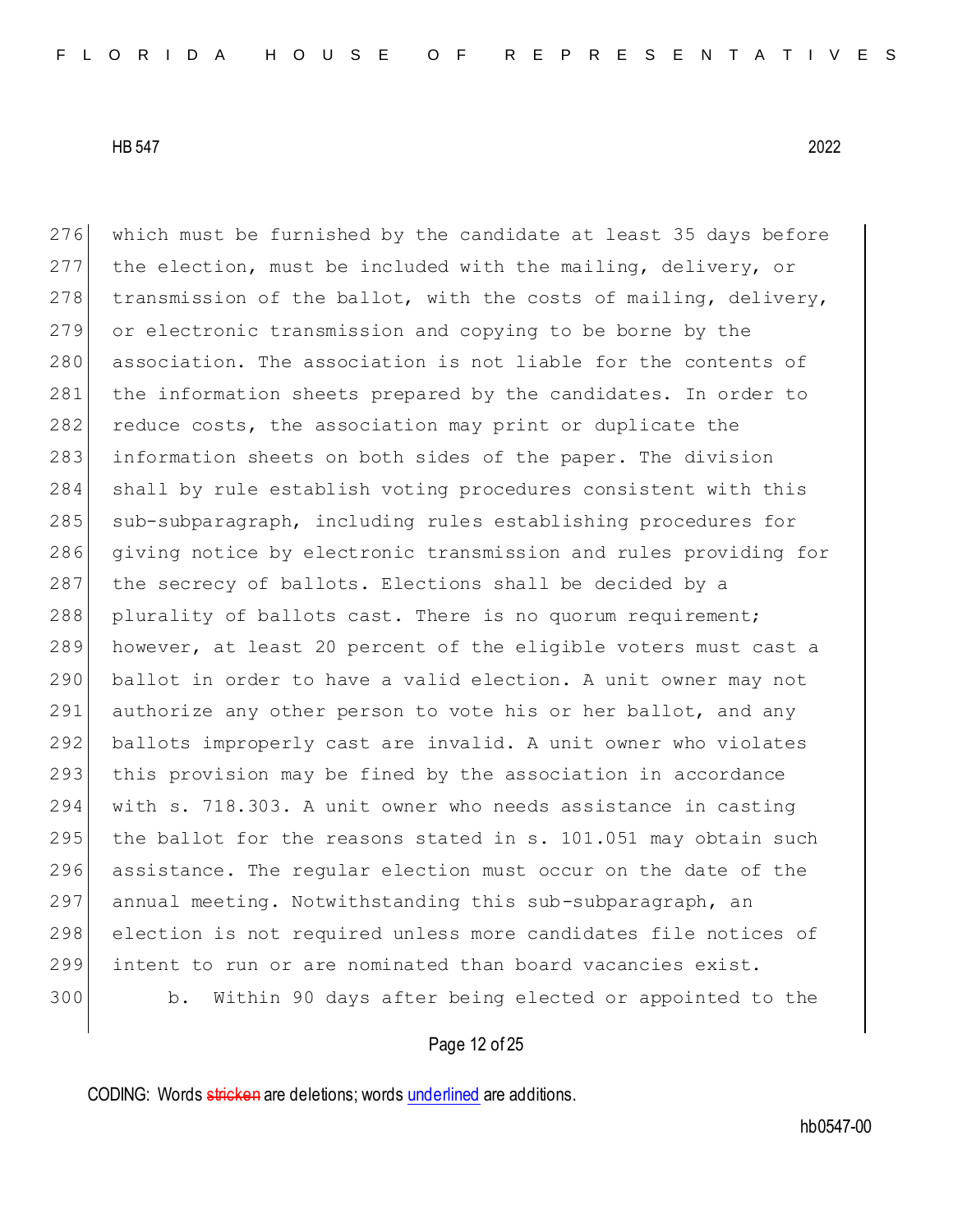318

301 board of an association of a residential condominium, each newly 302 elected or appointed director shall do both of the following:

303 (I) Certify by affidavit in writing to the secretary of 304 the association that he or she has read the association's 305 declaration of condominium, articles of incorporation, bylaws, 306 and current written policies; that he or she will work to uphold  $307$  such documents and policies to the best of his or her ability; 308 and that he or she will faithfully discharge his or her 309 fiduciary responsibility to the association's members. <del>In lieu</del> 310 of this written certification, within 90 days after being 311 elected or appointed to the board, the newly elected or 312 appointed director may

 (II) Submit to the secretary of the association a certificate of having satisfactorily completed the educational curriculum administered by a division-approved condominium education provider within 1 year before or 90 days after the date of election or appointment.

319 The affidavit and written certification or educational  $320$  certificate are  $\frac{1}{15}$  valid and do does not have to be resubmitted 321 as long as the director serves on the board without 322 interruption. A director of an association of a residential 323 condominium who fails to timely file the affidavit and written 324 certification or educational certificate is suspended from 325 service on the board until he or she complies with this sub-

### Page 13 of 25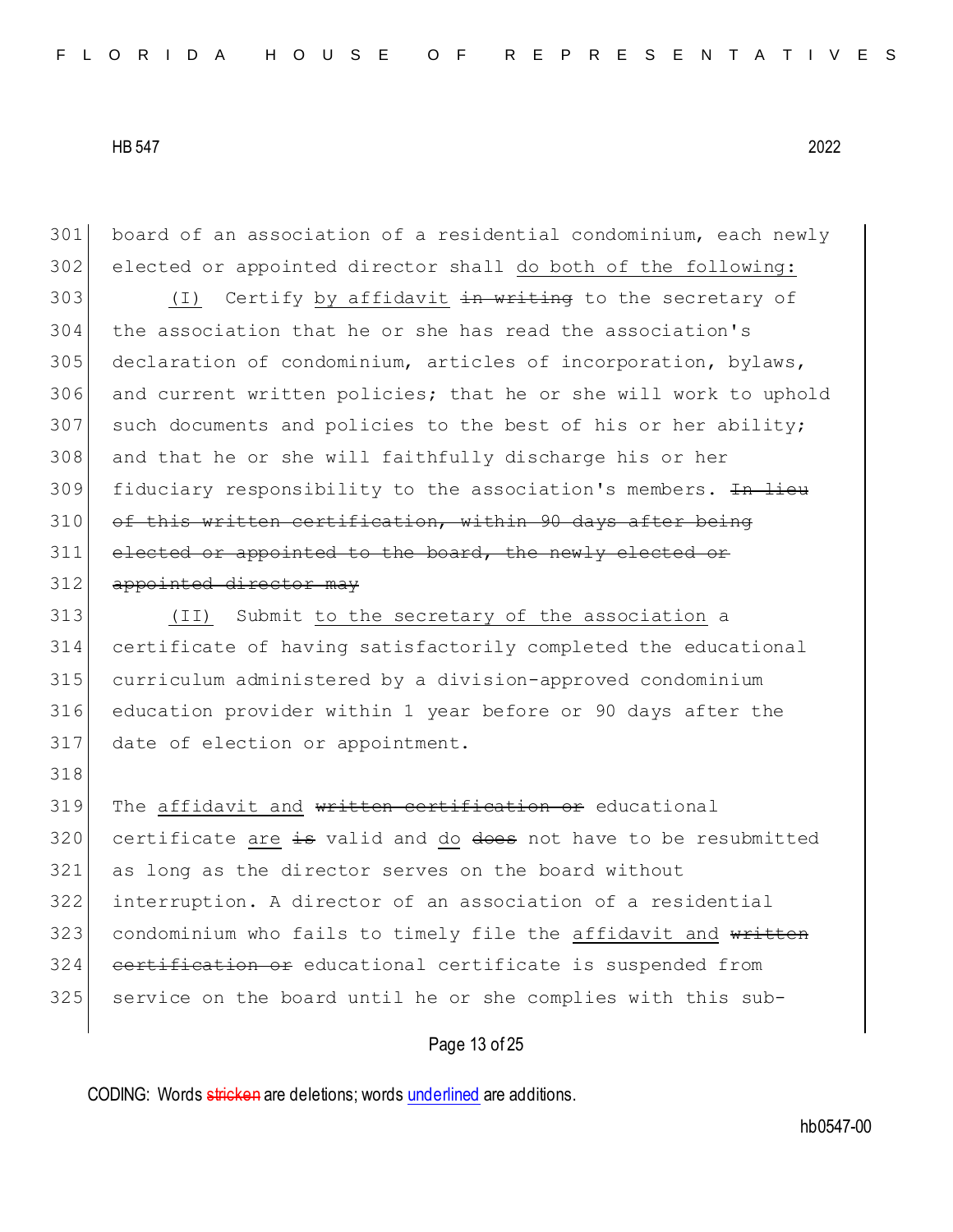326 subparagraph. The board may temporarily fill the vacancy during 327 the period of suspension. The secretary shall cause the 328 association must to retain a director's affidavit and written 329 certification or educational certificate for inspection by the 330 members for 5 years after a director's election or the duration 331 of the director's uninterrupted tenure, whichever is longer. 332 Failure to have such affidavit and written certification or 333 educational certificate on file does not affect the validity of 334 any board action.

335 c. Any challenge to the election process must be commenced 336 within 60 days after the election results are announced.

337 5. Any approval by unit owners called for by this chapter 338 or the applicable declaration or bylaws, including, but not limited to, the approval requirement in s. 718.111(8), must be made at a duly noticed meeting of unit owners and is subject to all requirements of this chapter or the applicable condominium documents relating to unit owner decisionmaking, except that unit owners may take action by written agreement, without meetings, on matters for which action by written agreement without meetings is expressly allowed by the applicable bylaws or declaration or any law that provides for such action.

 6. Unit owners may waive notice of specific meetings if 348 allowed by the applicable bylaws or declaration or any law. Notice of meetings of the board of administration, unit owner meetings, except unit owner meetings called to recall board

## Page 14 of 25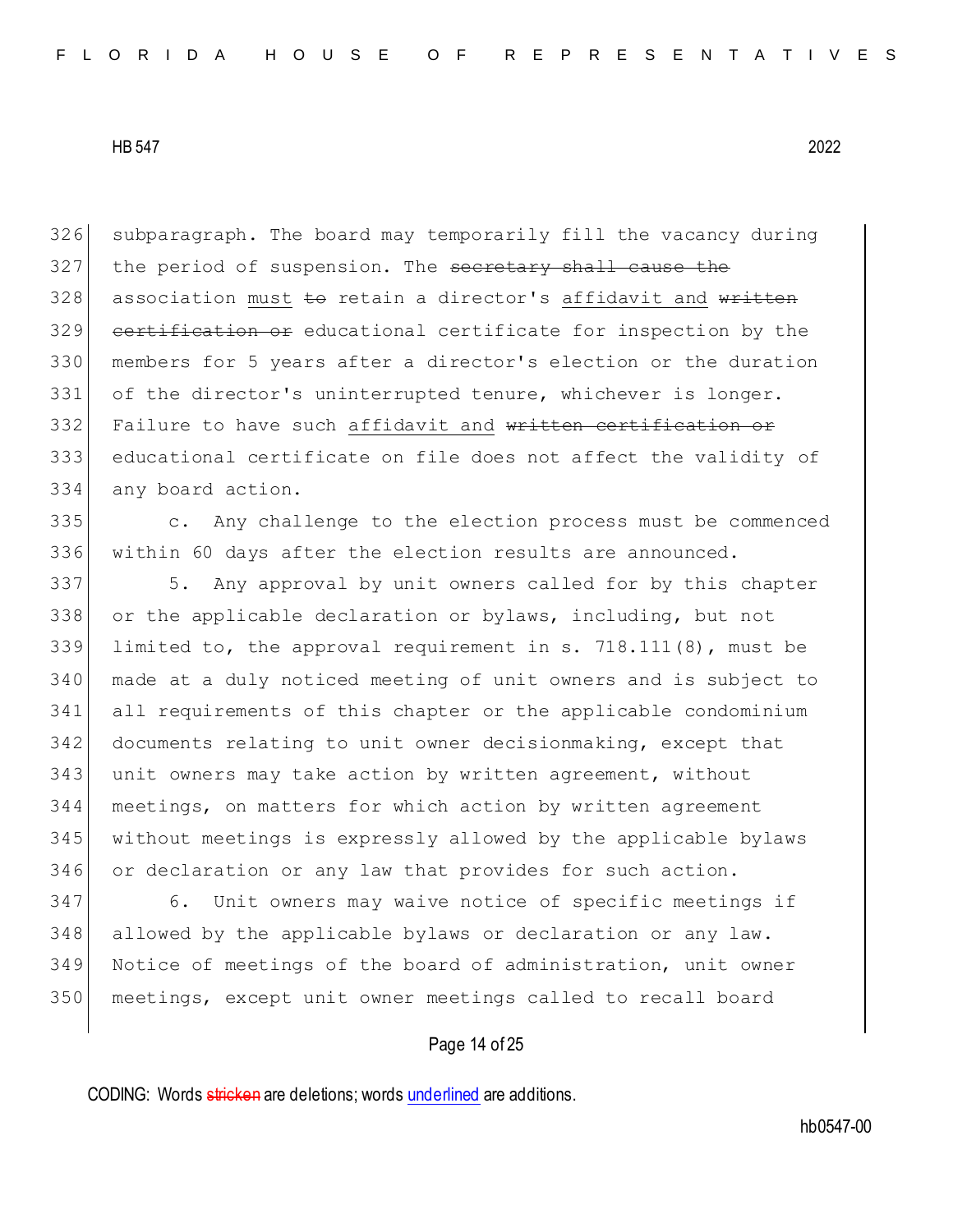members under paragraph (j), and committee meetings may be given by electronic transmission to unit owners who consent to receive notice by electronic transmission. A unit owner who consents to receiving notices by electronic transmission is solely responsible for removing or bypassing filters that block receipt of mass e-mails sent to members on behalf of the association in 357 the course of giving electronic notices.

 7. Unit owners have the right to participate in meetings of unit owners with reference to all designated agenda items. However, the association may adopt reasonable rules governing the frequency, duration, and manner of unit owner participation.

 8. A unit owner may tape record or videotape a meeting of the unit owners subject to reasonable rules adopted by the division.

 9. Unless otherwise provided in the bylaws, any vacancy occurring on the board before the expiration of a term may be filled by the affirmative vote of the majority of the remaining directors, even if the remaining directors constitute less than a quorum, or by the sole remaining director. In the alternative, 370 a board may hold an election to fill the vacancy, in which case the election procedures must conform to sub-subparagraph 4.a. unless the association governs 10 units or fewer and has opted 373 out of the statutory election process, in which case the bylaws of the association control. Unless otherwise provided in the bylaws, a board member appointed or elected under this section

### Page 15 of 25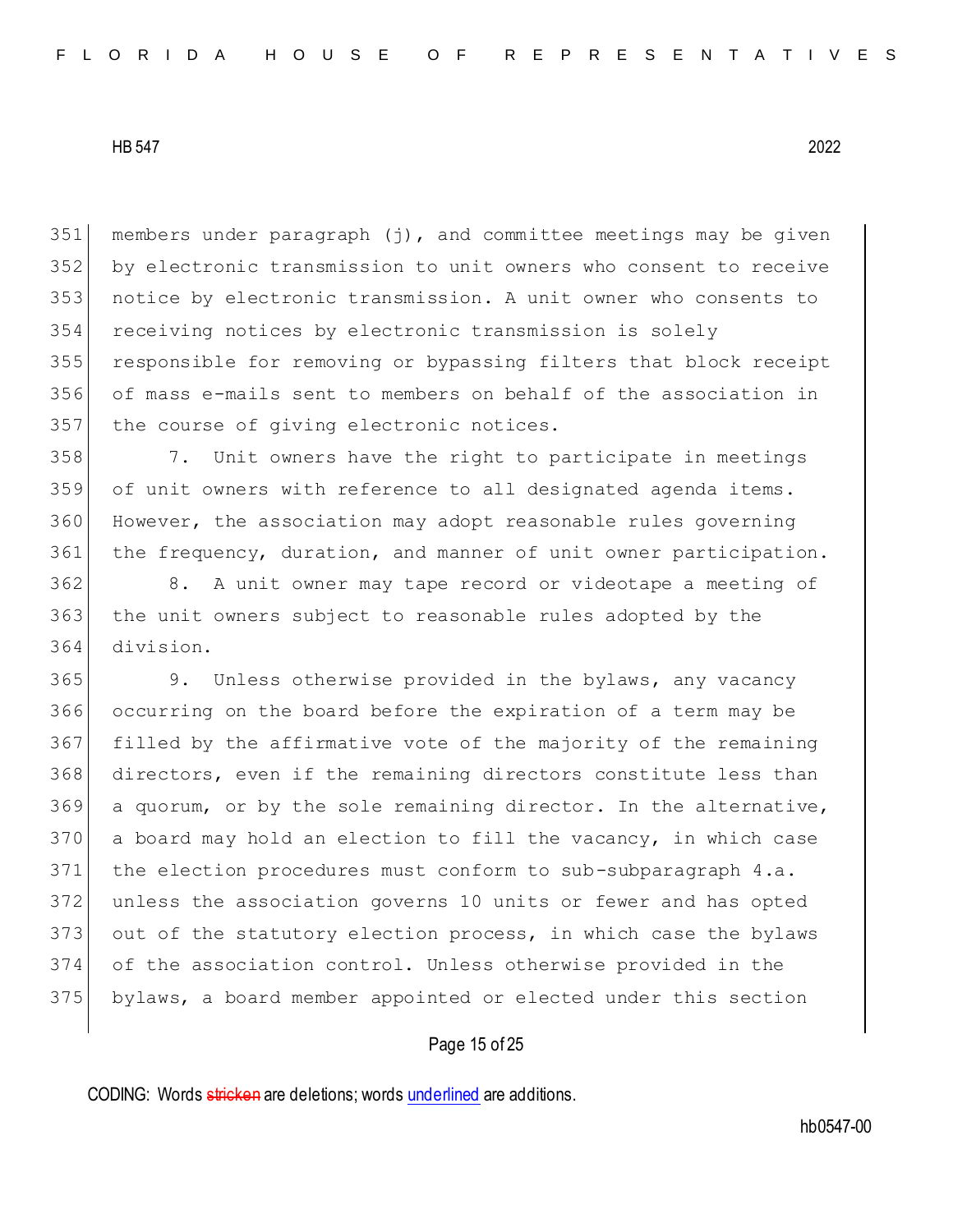376 shall fill the vacancy for the unexpired term of the seat being 377 filled. Filling vacancies created by recall is governed by 378 paragraph (j) and rules adopted by the division.

 10. This chapter does not limit the use of general or limited proxies, require the use of general or limited proxies, 381 or require the use of a written ballot or voting machine for any agenda item or election at any meeting of a timeshare condominium association or nonresidential condominium association.

386 Notwithstanding subparagraph  $(b)$  2. and sub-subparagraph 4.a., an association of 10 or fewer units may, by affirmative vote of a 388 majority of the total voting interests, provide for different voting and election procedures in its bylaws, which may be by a proxy specifically delineating the different voting and election procedures. The different voting and election procedures may provide for elections to be conducted by limited or general 393 proxy.

394 Section 3. Paragraph (d) of subsection (1) of section 395 719.106, Florida Statutes, is amended to read:

385

396 719.106 Bylaws; cooperative ownership.-

397 (1) MANDATORY PROVISIONS.—The bylaws or other cooperative 398 documents shall provide for the following, and if they do not, 399 they shall be deemed to include the following:

400 (d) *Shareholder meetings.*—There shall be an annual meeting

### Page 16 of 25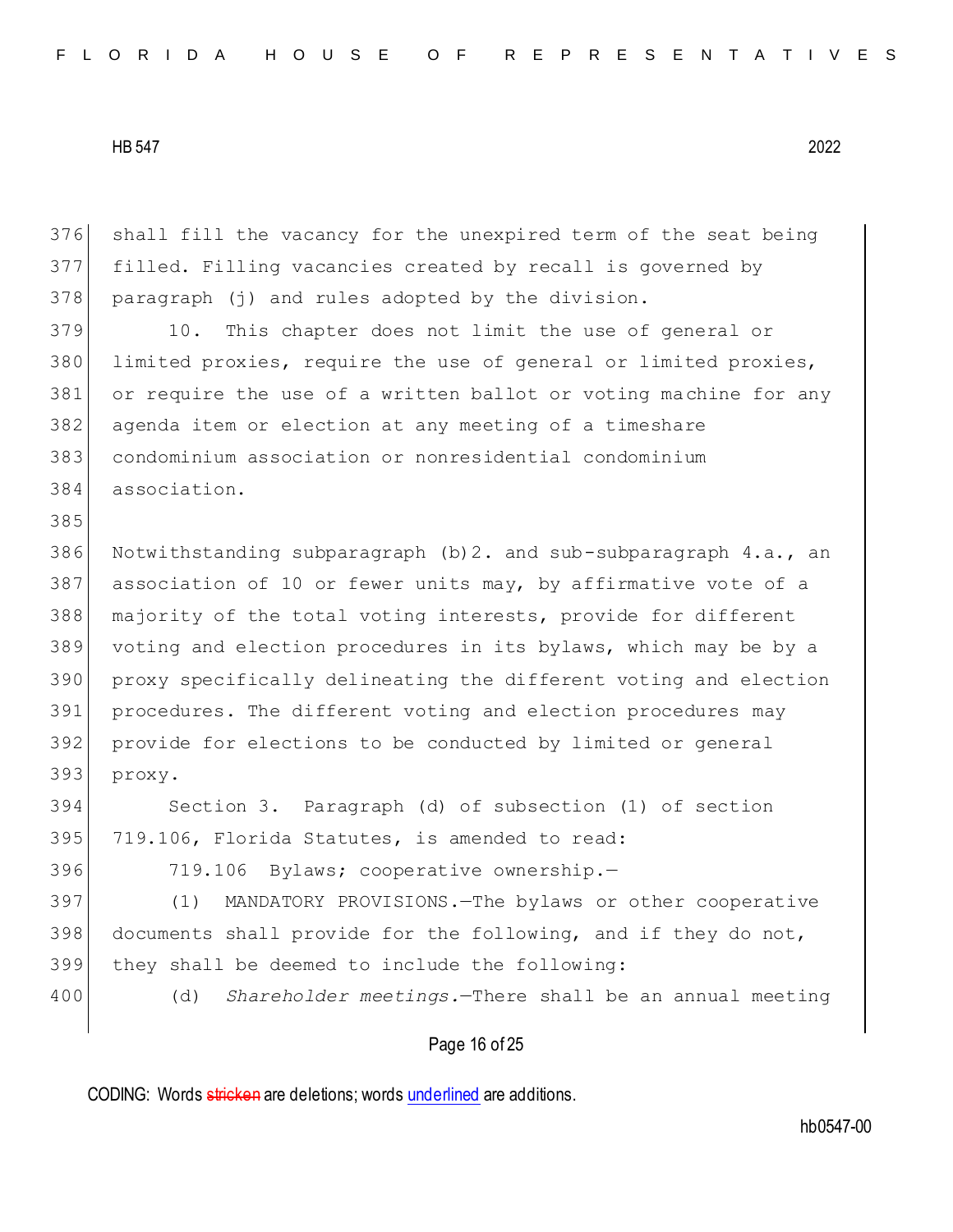401 of the shareholders. All members of the board of administration 402 shall be elected at the annual meeting unless the bylaws provide 403 for staggered election terms or for their election at another 404 meeting. Any unit owner desiring to be a candidate for board 405 membership must comply with subparagraph 1. The bylaws must 406 provide the method for calling meetings, including annual 407 meetings. Written notice, which must incorporate an 408 identification of agenda items, shall be given to each unit 409 owner at least 14 days before the annual meeting and posted in a 410 conspicuous place on the cooperative property at least 14 411 continuous days preceding the annual meeting. Upon notice to the 412 unit owners, the board must by duly adopted rule designate a 413 specific location on the cooperative property upon which all 414 notice of unit owner meetings are posted. In lieu of or in 415 addition to the physical posting of the meeting notice, the 416 association may, by reasonable rule, adopt a procedure for 417 conspicuously posting and repeatedly broadcasting the notice and 418 the agenda on a closed-circuit cable television system serving 419 the cooperative association. However, if broadcast notice is 420 used in lieu of a posted notice, the notice and agenda must be 421 broadcast at least four times every broadcast hour of each day 422 that a posted notice is otherwise required under this section. 423 If broadcast notice is provided, the notice and agenda must be 424 broadcast in a manner and for a sufficient continuous length of 425 time to allow an average reader to observe the notice and read

## Page 17 of 25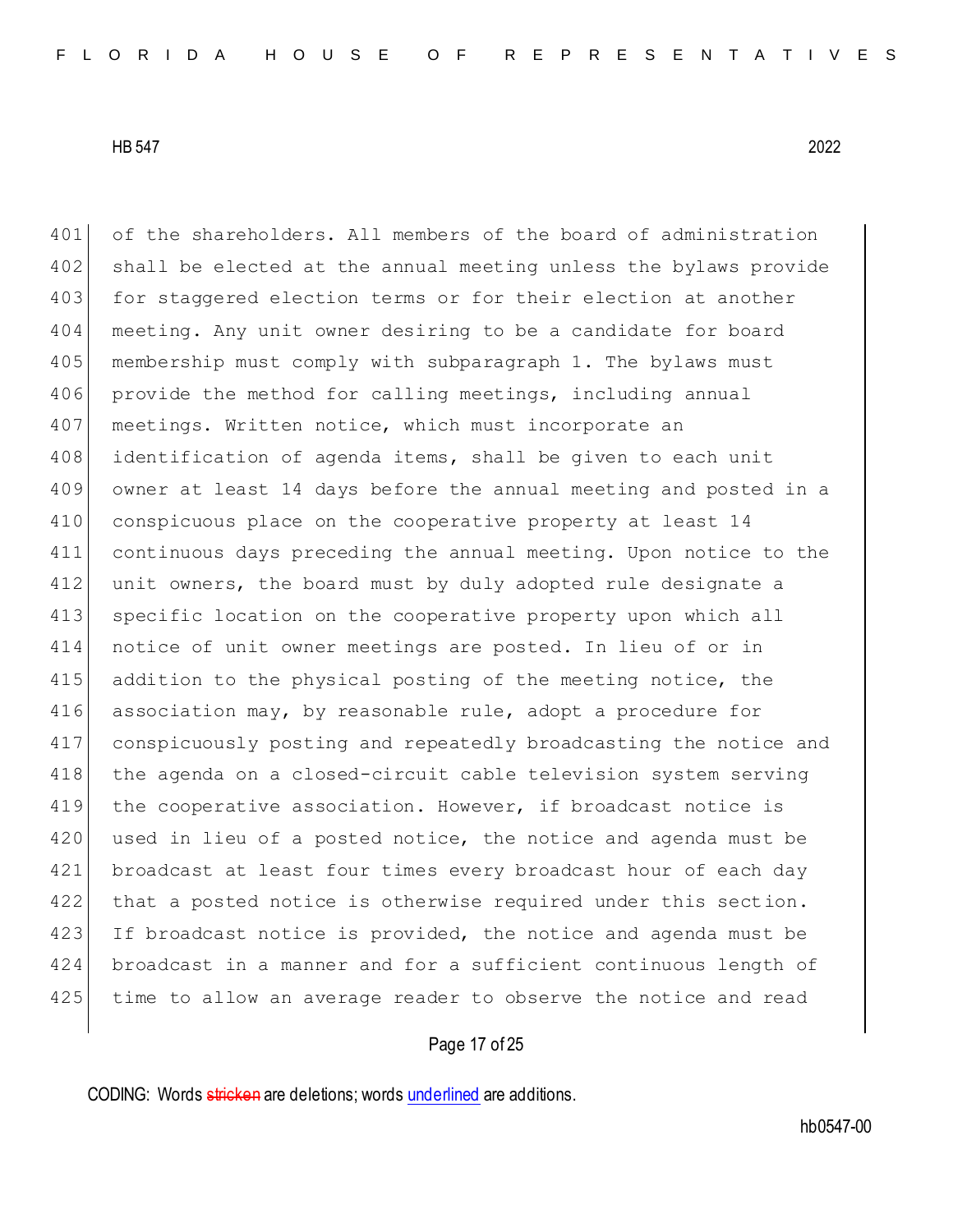426 and comprehend the entire content of the notice and the agenda. 427 In addition to any of the authorized means of providing notice 428 of a meeting of the shareholders, the association may, by rule, 429 adopt a procedure for conspicuously posting the meeting notice 430 and the agenda on a website serving the cooperative association 431 for at least the minimum period of time for which a notice of a 432 meeting is also required to be physically posted on the 433 cooperative property. Any rule adopted shall, in addition to 434 other matters, include a requirement that the association send 435 an electronic notice in the same manner as a notice for a 436 meeting of the members, which must include a hyperlink to the 437 website where the notice is posted, to unit owners whose e-mail 438 addresses are included in the association's official records. 439 Unless a unit owner waives in writing the right to receive 440 notice of the annual meeting, the notice of the annual meeting 441 must be sent by mail, hand delivered, or electronically 442 transmitted to each unit owner. An officer of the association 443 must provide an affidavit or United States Postal Service 444 certificate of mailing, to be included in the official records 445 of the association, affirming that notices of the association 446 meeting were mailed, hand delivered, or electronically 447 transmitted, in accordance with this provision, to each unit 448 owner at the address last furnished to the association. 449 1. The board of administration shall be elected by written

### Page 18 of 25

450 ballot or voting machine. A proxy may not be used in electing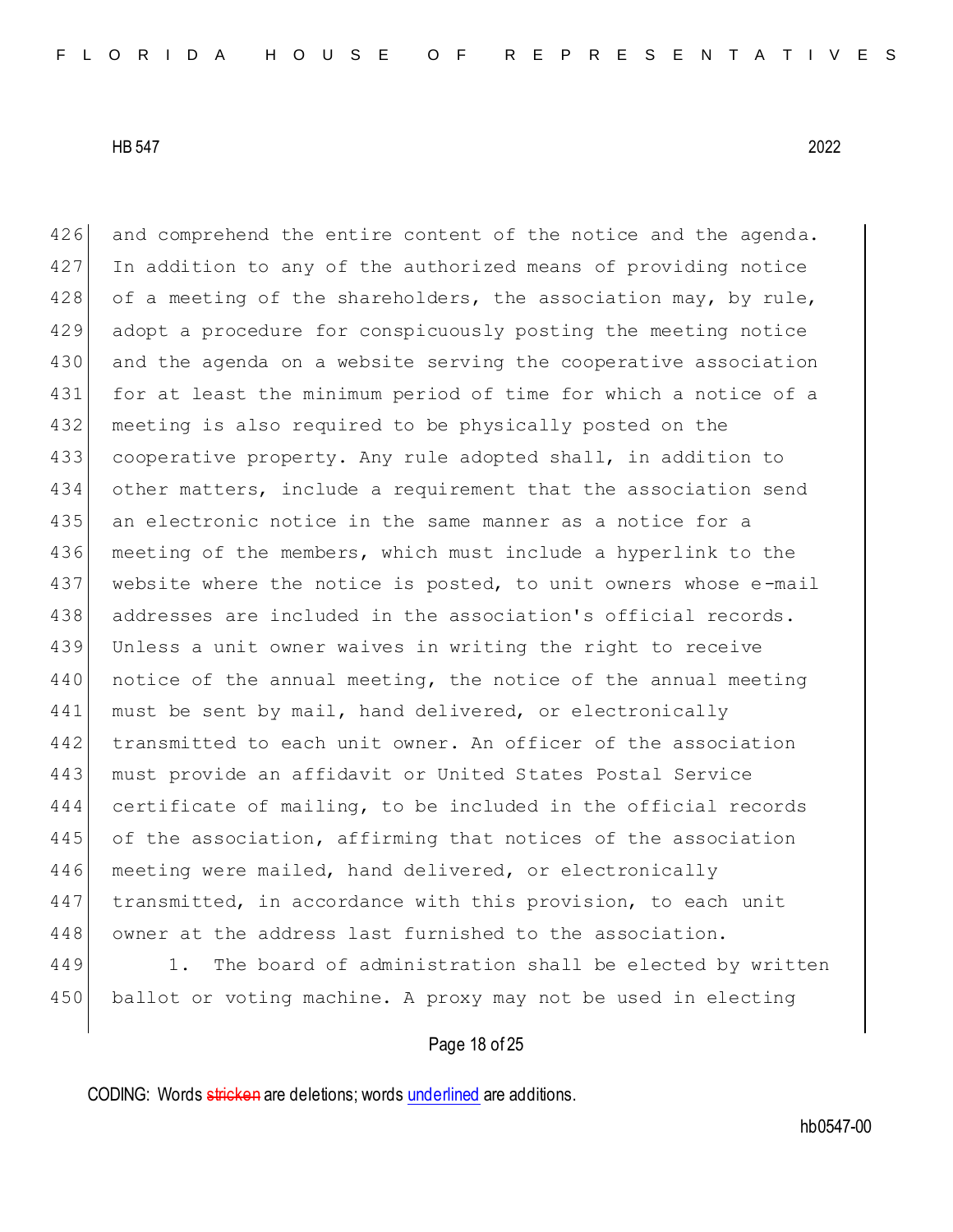451 the board of administration in general elections or elections to 452 fill vacancies caused by recall, resignation, or otherwise 453 unless otherwise provided in this chapter.

454 a. At least 60 days before a scheduled election, the 455 association shall mail, deliver, or transmit, whether by 456 separate association mailing, delivery, or electronic 457 transmission or included in another association mailing, 458 delivery, or electronic transmission, including regularly 459 published newsletters, to each unit owner entitled to vote, a 460 first notice of the date of the election. Any unit owner or 461 other eligible person desiring to be a candidate for the board 462 of administration must give written notice to the association at 463 least 40 days before a scheduled election. Together with the 464 written notice and agenda as set forth in this section, the 465 association shall mail, deliver, or electronically transmit a 466 second notice of election to all unit owners entitled to vote, 467 together with a ballot that lists all candidates. Upon request 468 of a candidate, the association shall include an information 469 sheet, no larger than 8 1/2 inches by 11 inches, which must be 470 furnished by the candidate at least 35 days before the election, 471 to be included with the mailing, delivery, or electronic 472 transmission of the ballot, with the costs of mailing, delivery, 473 or transmission and copying to be borne by the association. The 474 association is not liable for the contents of the information 475 sheets provided by the candidates. In order to reduce costs, the

### Page 19 of 25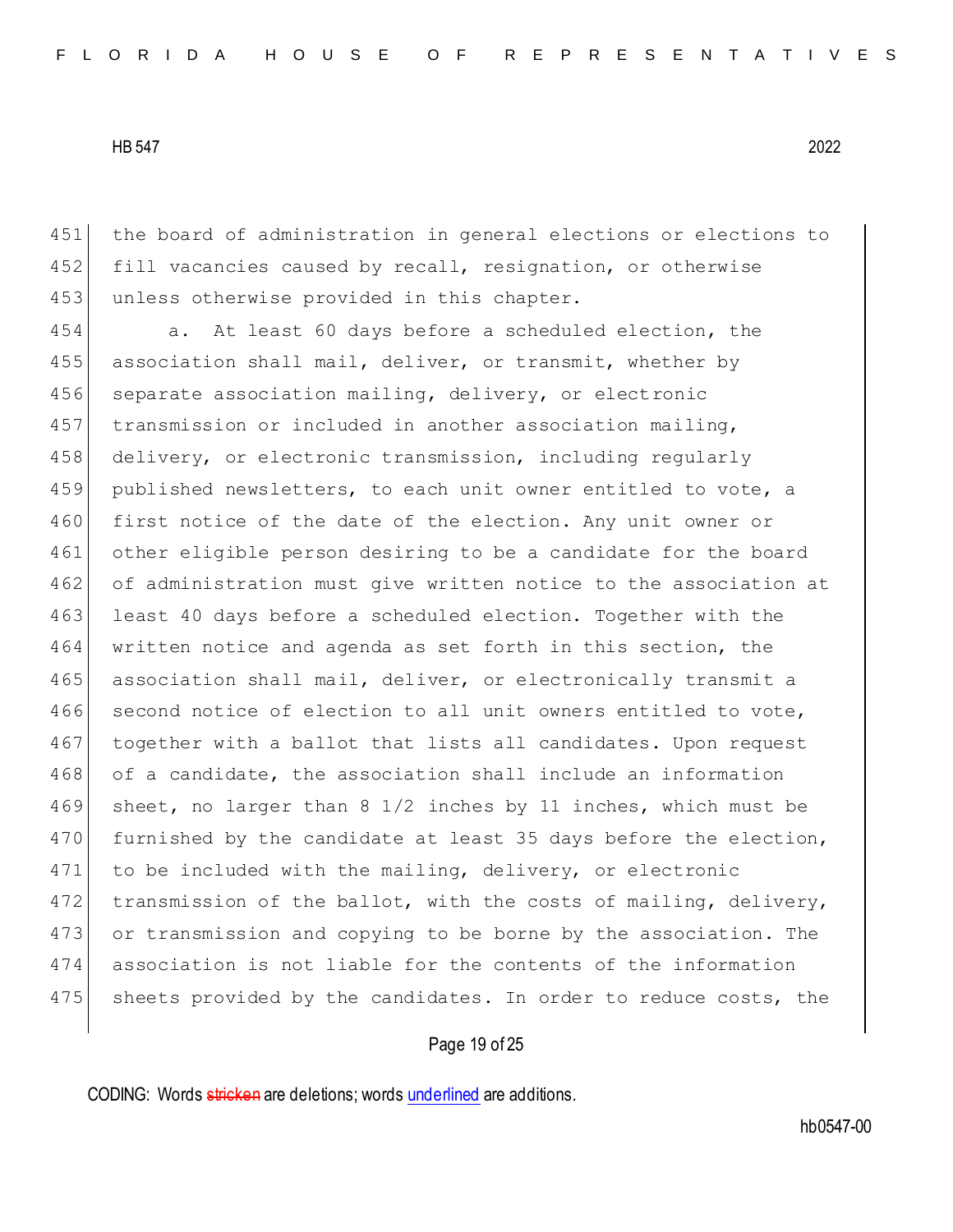476 association may print or duplicate the information sheets on 477 both sides of the paper. The division shall by rule establish 478 voting procedures consistent with this subparagraph, including 479 rules establishing procedures for giving notice by electronic 480 transmission and rules providing for the secrecy of ballots. 481 Elections shall be decided by a plurality of those ballots cast. 482 There is no quorum requirement. However, at least 20 percent of 483 the eligible voters must cast a ballot in order to have a valid 484 election. A unit owner may not permit any other person to vote 485 his or her ballot, and any such ballots improperly cast are 486 invalid. A unit owner who needs assistance in casting the ballot 487 for the reasons stated in s. 101.051 may obtain assistance in 488 casting the ballot. Any unit owner violating this provision may 489 be fined by the association in accordance with s. 719.303. The 490 regular election must occur on the date of the annual meeting. 491 This subparagraph does not apply to timeshare cooperatives. 492 Notwithstanding this subparagraph, an election and balloting are 493 not required unless more candidates file a notice of intent to 494 run or are nominated than vacancies exist on the board. Any 495 challenge to the election process must be commenced within 60 496 days after the election results are announced.

497 b. Within 90 days after being elected or appointed to the 498 board, each new director shall do both of the following:

499 (I) Certify by affidavit <del>in writing</del> to the secretary of 500 the association that he or she has read the association's

### Page 20 of 25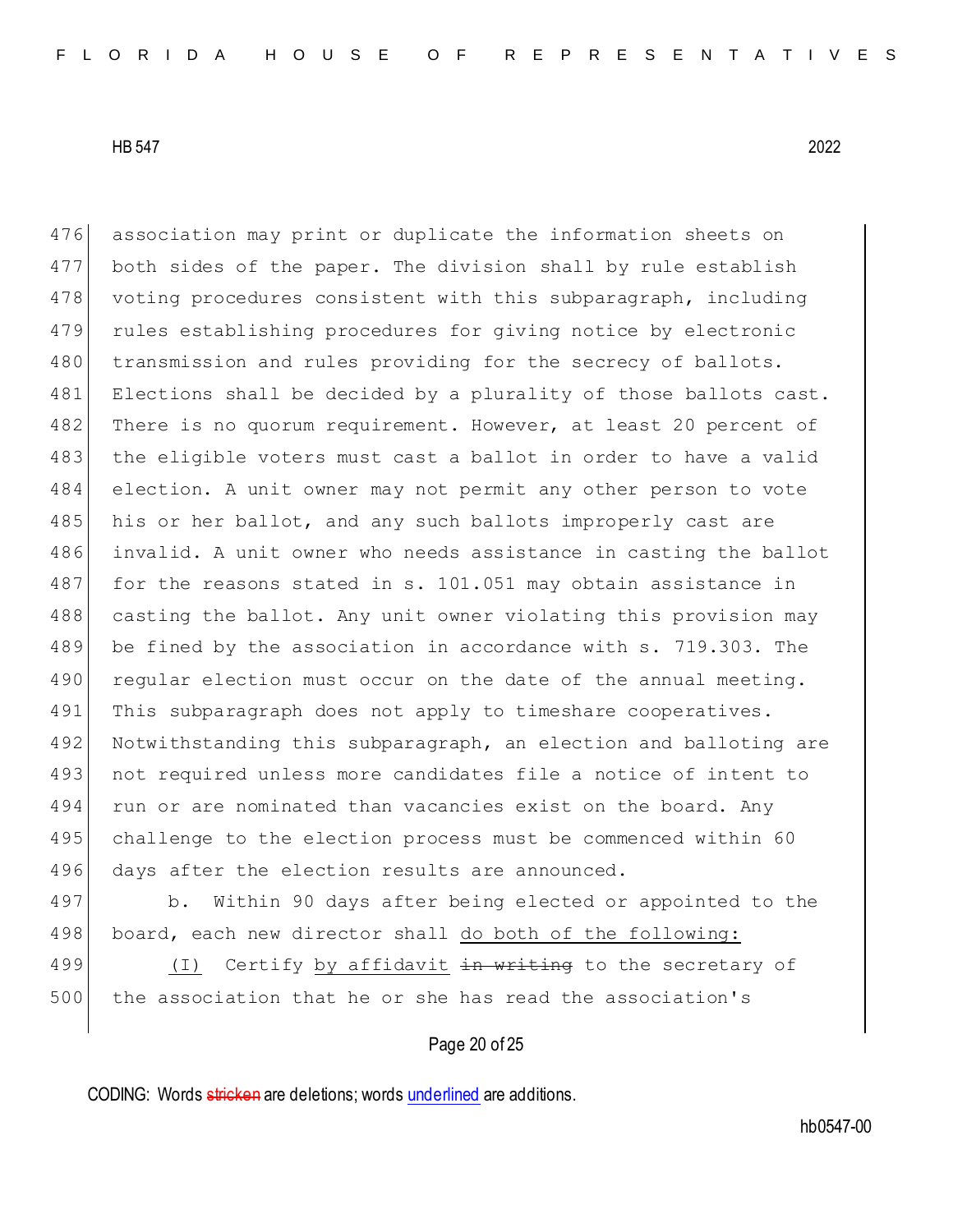501 bylaws, articles of incorporation, proprietary lease, and 502 current written policies; that he or she will work to uphold 503 such documents and policies to the best of his or her ability; 504 and that he or she will faithfully discharge his or her 505 fiduciary responsibility to the association's members. Within 90 506 days after being elected or appointed to the board, in lieu of 507 this written certification, the newly elected or appointed 508 director may 509 (II) Submit to the secretary of the association a 510 certificate of having satisfactorily completed the educational 511 curriculum administered by an education provider as approved by

512 the division pursuant to the requirements established in chapter 513 718 within 1 year before or 90 days after the date of election 514 or appointment.

515

516 The affidavit and educational certificate are is valid and do 517 does not have to be resubmitted as long as the director serves 518 on the board without interruption. A director who fails to 519 timely file the affidavit and written certifi 520 educational certificate is suspended from service on the board 521 until he or she complies with this sub-subparagraph. The board 522 may temporarily fill the vacancy during the period of 523 suspension. The secretary of the association must shall cause  $524$  the association to retain a director's affidavit and written 525 certification or educational certificate for inspection by the

## Page 21 of 25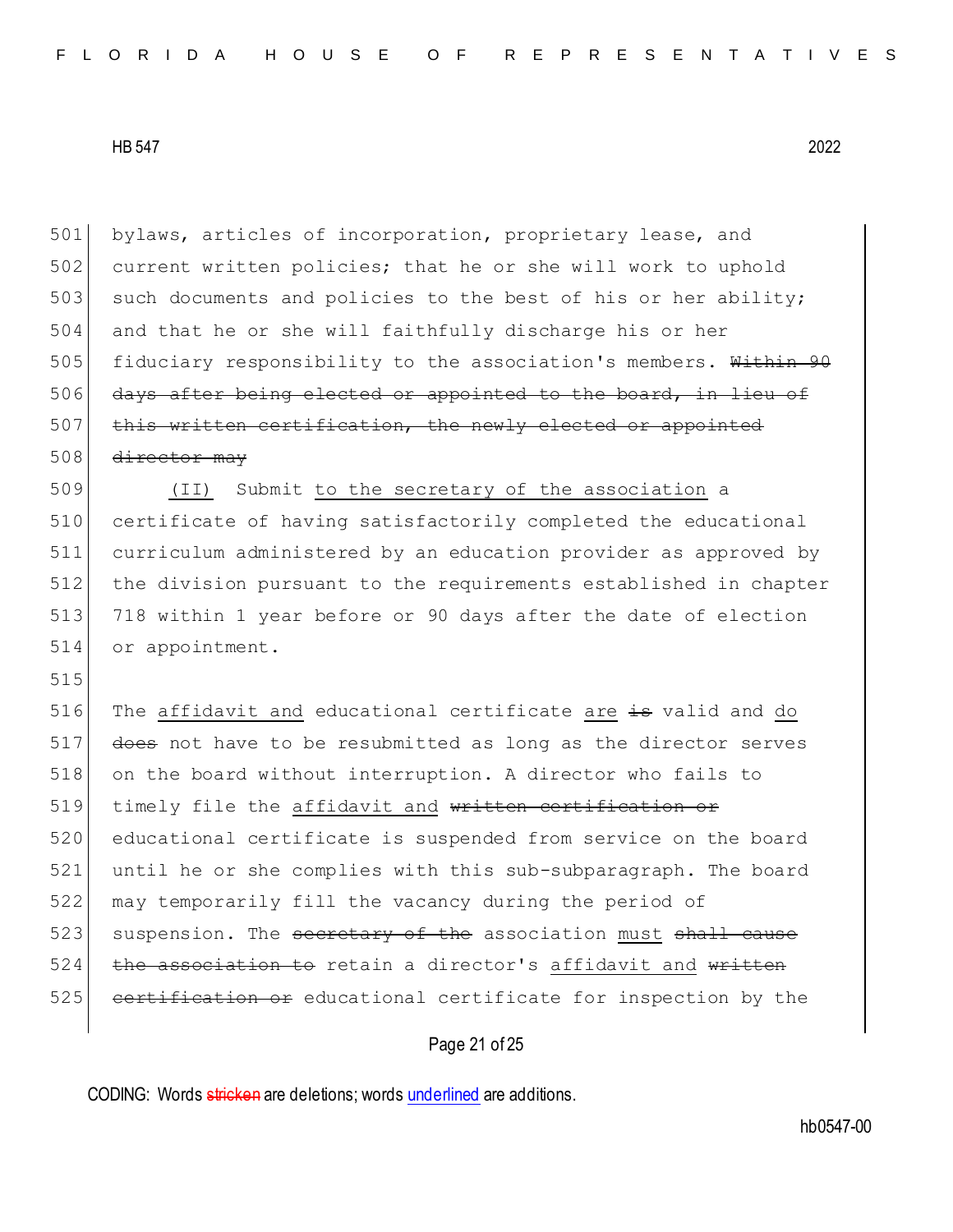526 members for 5 years after a director's election or the duration 527 of the director's uninterrupted tenure, whichever is longer. 528 Failure to have such affidavit and written certification or 529 educational certificate on file does not affect the validity of 530 any board action.

531 2. Any approval by unit owners called for by this chapter, or the applicable cooperative documents, must be made at a duly noticed meeting of unit owners and is subject to this chapter or the applicable cooperative documents relating to unit owner decisionmaking, except that unit owners may take action by written agreement, without meetings, on matters for which action by written agreement without meetings is expressly allowed by the applicable cooperative documents or law which provides for 539 the unit owner action.

 3. Unit owners may waive notice of specific meetings if allowed by the applicable cooperative documents or law. Notice 542 of meetings of the board of administration, shareholder meetings, except shareholder meetings called to recall board members under paragraph (f), and committee meetings may be given 545 by electronic transmission to unit owners who consent to receive notice by electronic transmission. A unit owner who consents to receiving notices by electronic transmission is solely 548 responsible for removing or bypassing filters that may block receipt of mass emails sent to members on behalf of the 550 association in the course of giving electronic notices.

### Page 22 of 25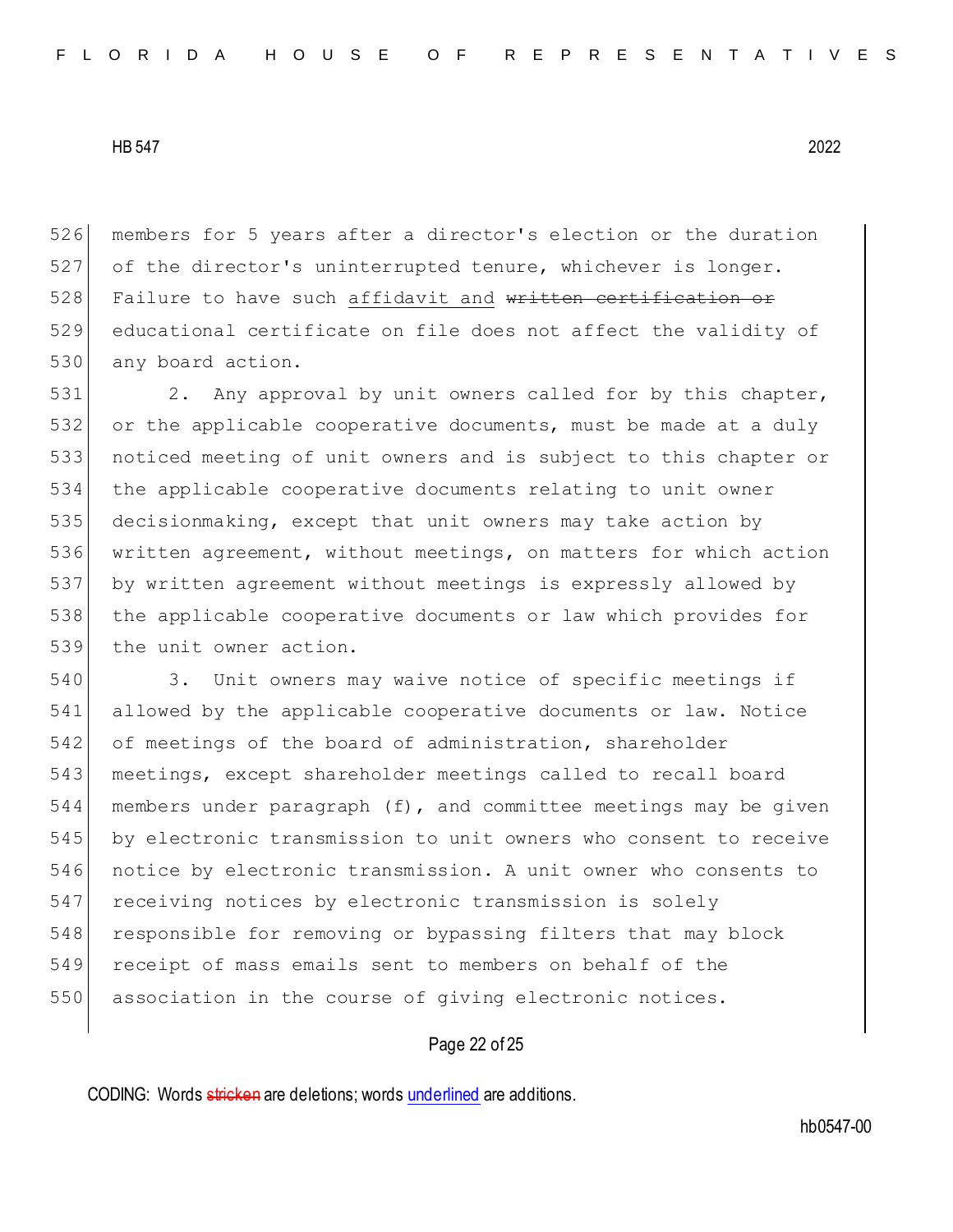4. Unit owners have the right to participate in meetings of unit owners with reference to all designated agenda items. 553 However, the association may adopt reasonable rules governing the frequency, duration, and manner of unit owner participation.

 5. Any unit owner may tape record or videotape meetings of the unit owners subject to reasonable rules adopted by the division.

558 6. Unless otherwise provided in the bylaws, a vacancy occurring on the board before the expiration of a term may be filled by the affirmative vote of the majority of the remaining directors, even if the remaining directors constitute less than a quorum, or by the sole remaining director. In the alternative, a board may hold an election to fill the vacancy, in which case the election procedures must conform to the requirements of 565 subparagraph 1. unless the association has opted out of the 566 statutory election process, in which case the bylaws of the 567 association control. Unless otherwise provided in the bylaws, a board member appointed or elected under this subparagraph shall fill the vacancy for the unexpired term of the seat being filled. Filling vacancies created by recall is governed by paragraph (f) and rules adopted by the division.

573 Notwithstanding subparagraphs (b) 2. and (d)  $1.7$ , an association may, by the affirmative vote of a majority of the total voting interests, provide for a different voting and election procedure

## Page 23 of 25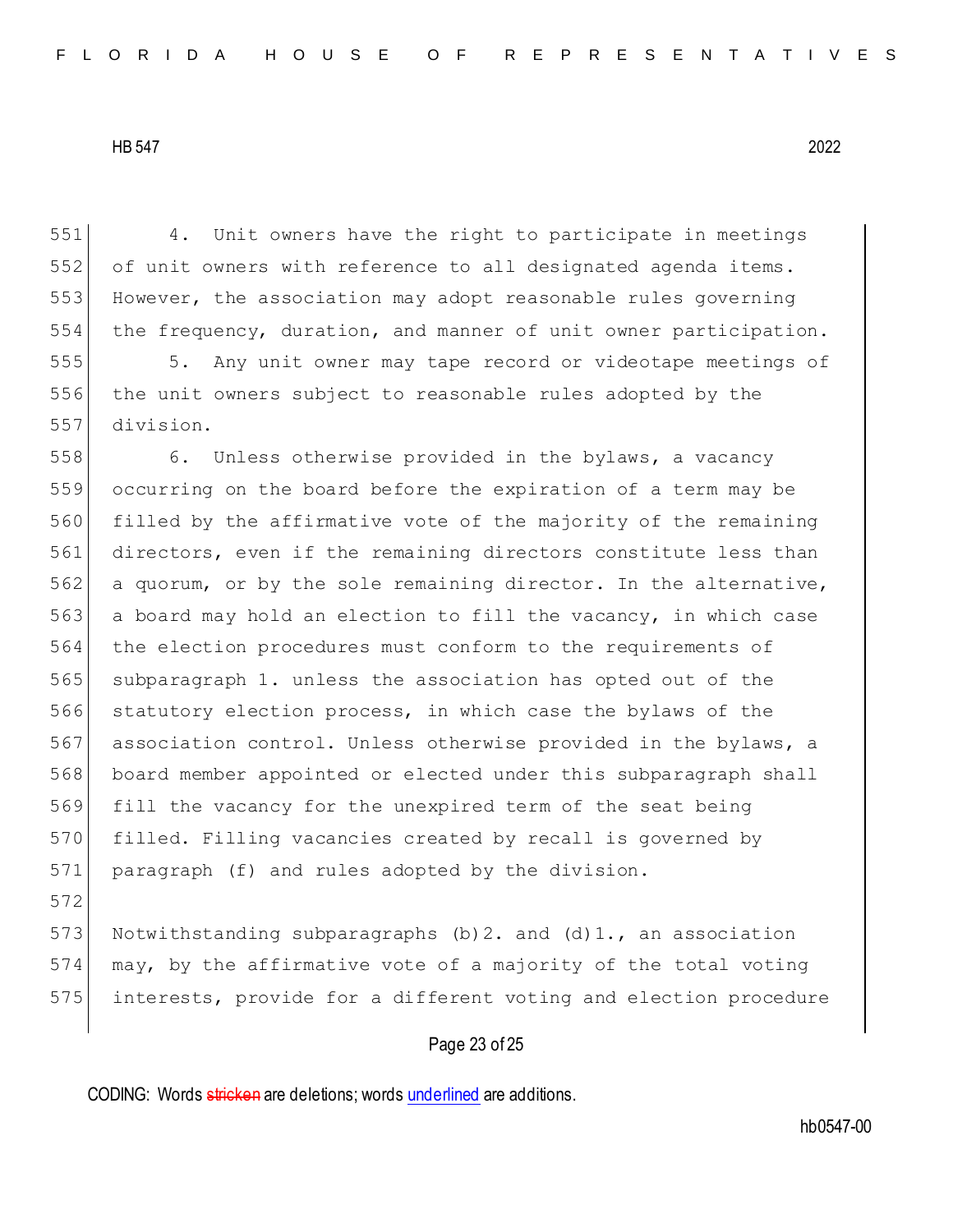in its bylaws, which vote may be by a proxy specifically delineating the different voting and election procedures. The different voting and election procedures may provide for 579 elections to be conducted by limited or general proxy.

580 Section 4. Subsection (1) of section 720.3033, Florida 581 Statutes, is amended to read:

582 720.3033 Officers and directors.-

583 (1)(a) Within 90 days after being elected or appointed to 584 the board of a homeowners' association with at least 10 parcels, 585 each director shall do both of the following:

586 1. Certify by affidavit in writing to the secretary of the 587 association that he or she has read the association's 588 declaration of covenants, articles of incorporation, bylaws, and 589 current written rules and policies; that he or she will work to 590 | uphold such documents and policies to the best of his or her 591 ability; and that he or she will faithfully discharge his or her 592 fiduciary responsibility to the association's members. Within 90 593 days after being elected or appointed to the board, in lieu of 594 such written certification, the newly 595 director may

596 2. Submit to the secretary of the association a 597 certificate of having satisfactorily completed the educational 598 curriculum administered by a division-approved education 599 provider within 1 year before or 90 days after the date of 600 election or appointment.

## Page 24 of 25